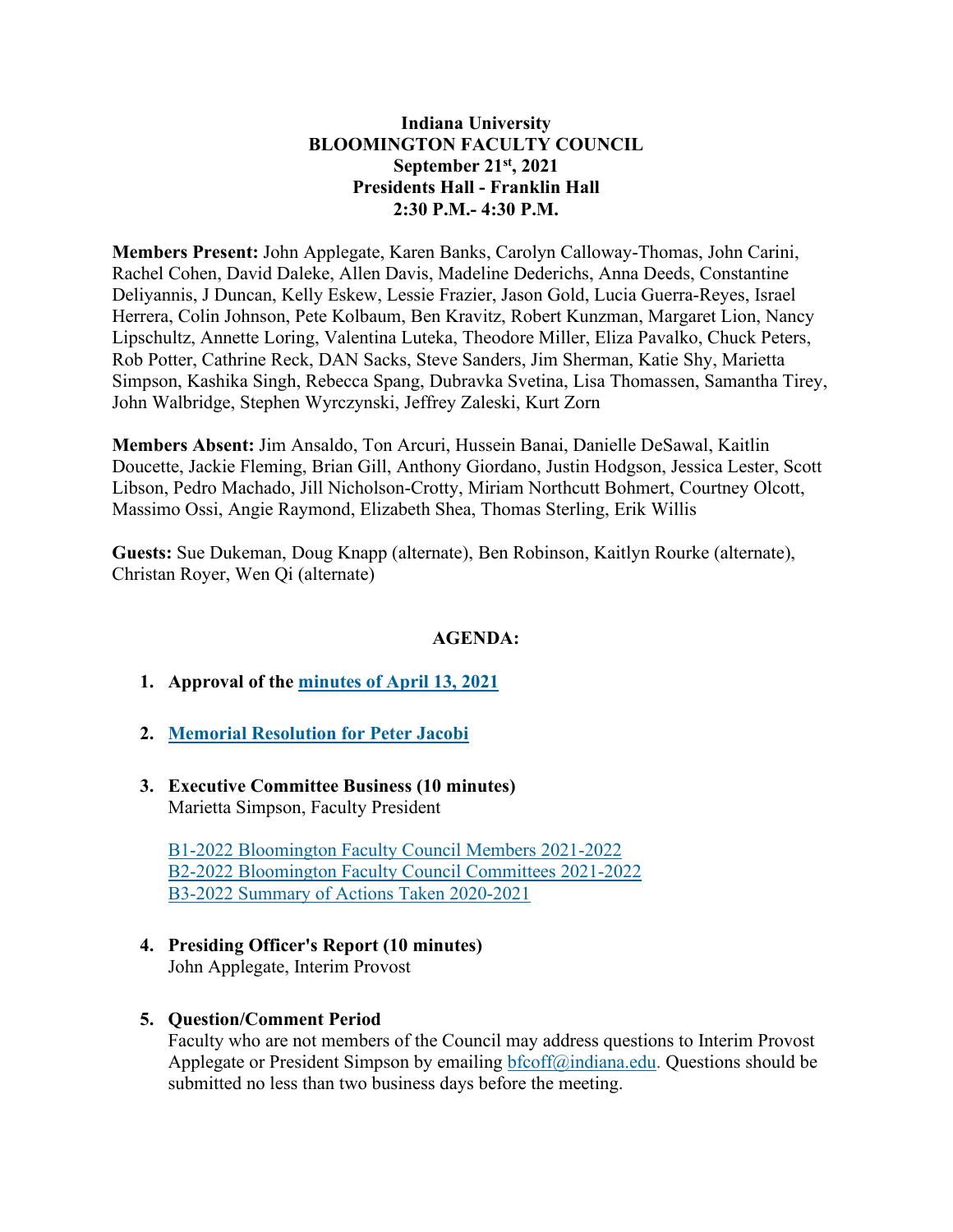**6. Introduction to the Bloomington Chapter of the American Association of University Professors (5 minutes)** Ben Robinson, AAUP Bloomington Chapter President Israel Herrera, AAUP Bloomington Chapter Executive Committee member

## **7. Update from IU Human Resources (20 minutes)** Nancy Nelson, Co-chair of the Benefits Committee Jim Sherman, Co-chair of the Benefits Committee Christan Royer, Director, Benefits Sue Dukeman, Benefits Specialist, Retirement

- **8. Questions/Comments on the update from IU Human Resources (10 minutes)**
- **9. Reports from the faculty grievance and misconduct committees (15 minutes)** Barbara Dennis, Chair of the Faculty Mediation Committee, 2020-2021 Amy Piper, Chair of the Faculty Board of Review, 2021-2022

[B5-2022: 2020-2021 Faculty Misconduct Review Committee Report](https://bfc.indiana.edu/meetings/2021-2022/circulars/B5-2022.pdf)

## **10. Questions/comments on the reports from the faculty grievance and misconduct committees (15 minutes)**

#### **TRANSCRIPT:**

**APPLEGATE:** Good afternoon, everybody. And let us let us come to order in this first full BFC meeting of the 2021-2022 academic year.

#### **AGENDA ITEM ONE: APPROVAL OF MINUTES**

**APPLEGATE:** Our first order of business is approval of the minutes of April 13th, 2020. Are there any corrections for those minutes? If not, I will entertain a motion to approve the minutes.

I see a motion.

Second? Second.

Thank you. All in favor please signify by saying aye.

**ALL:** Aye.

**APPLEGATE:** Any opposed?

Okay. One order of business down.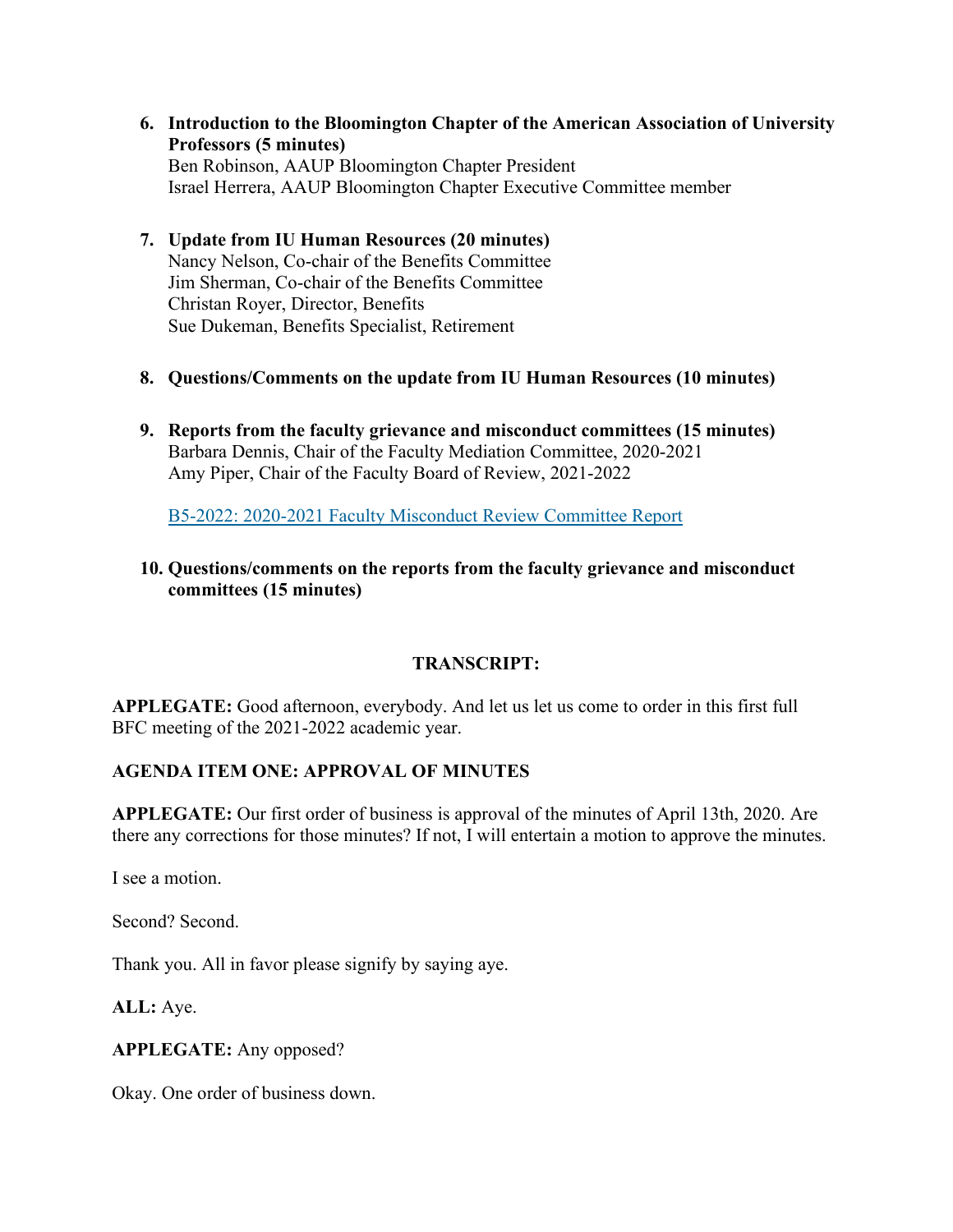# **AGENDA ITEM TWO: MEMORIAL RESOLUTION FOR PETER JACOBI**

**APPLEGATE:** The next is a memorial resolution for Professor Peter Jacobi. I'd like to call on Vice Provost Eliza Pavalko to read the resolution.

**PAVALKO**: Two weeks before Peter Jacobi's death on Christmas Eve, 2019, at age 89, two IU journalism colleagues treat-ed him to lunch. It was on the anniversary of the 1941 attack on Pearl Harbor, likely prompting Jacobi — a self-described "refugee from Nazi Germany"— to talk about the ominous signs he saw in contemporary American politics. The memories of his native Germany seemed uppermost in his mind.

Peter Paul Jacobi was born in Berlin, Germany, in 1930. His father —Karl August Paul Jacobi —was a hairdresser and stylist for opera and classical music performers. Trouble loomed for his father, an outspoken critic of Hitler. Peter's mother, Liesbeth Kron Jacobi, was Jewish. Inevitably, the family was "blacklisted."

Before Kristallnacht, "the night of broken glass," in 1938 — when Peter was eight — the family fled. Jerome Kern, famous American composer, Lorenz Hart, lyricist, and Edna Ferber, Pulitzer Prize winning novelist — likely because of the elder Jacobi's connection to the Berlin arts community — arranged sponsorships for the family to come to America. It was through Ellis Island that their new life began, with settlement in Chicago.

From that new beginning in America's "second city," Peter Jacobi would fashion a distinguished professional life. His storied career, from which he never truly retired, melded unique journalistic talent, a gift for teaching, and a love of music and the arts.

In Germany, Peter had been bullied and beaten by a physical training teacher in school, as told to his son Keith. The Chicago experience would be different. He thrived in public schools, learning English quickly and becoming a U.S. citizen at 14.

At Chicago's Sullivan High School, Jacobi worked on the student newspaper, where he discovered what IU emeritus journalism dean Trevor Brown called his love of the "music of words." That led Jacobi to study at the Medill School of Journalism at Northwestern University, where he also wrote for the student paper, The Daily Northwestern. He earned a bachelor's degree in journalism in 1952 and stayed on for a master's degree awarded in 1953.

After graduate work, Jacobi was drafted into the U.S. Army, serving two years. In late 1955, he returned to Chicago and became a news editor for WGN, the ABC network radio station, and later moved to WMAQ, the NBC-TV affiliate there, also as an editor.

A versatile writer, Peter found the traditional role of public affairs journalist was easy for him, but the lure of the arts was strong. His son Keith remembers, "My father always had music in his head," likely harkening back to his youth in Berlin. He became editor of the Lyric Opera (of Chicago) News and hosted a weekly radio show, "A World/Evening of Opera," on WBEZ-FM,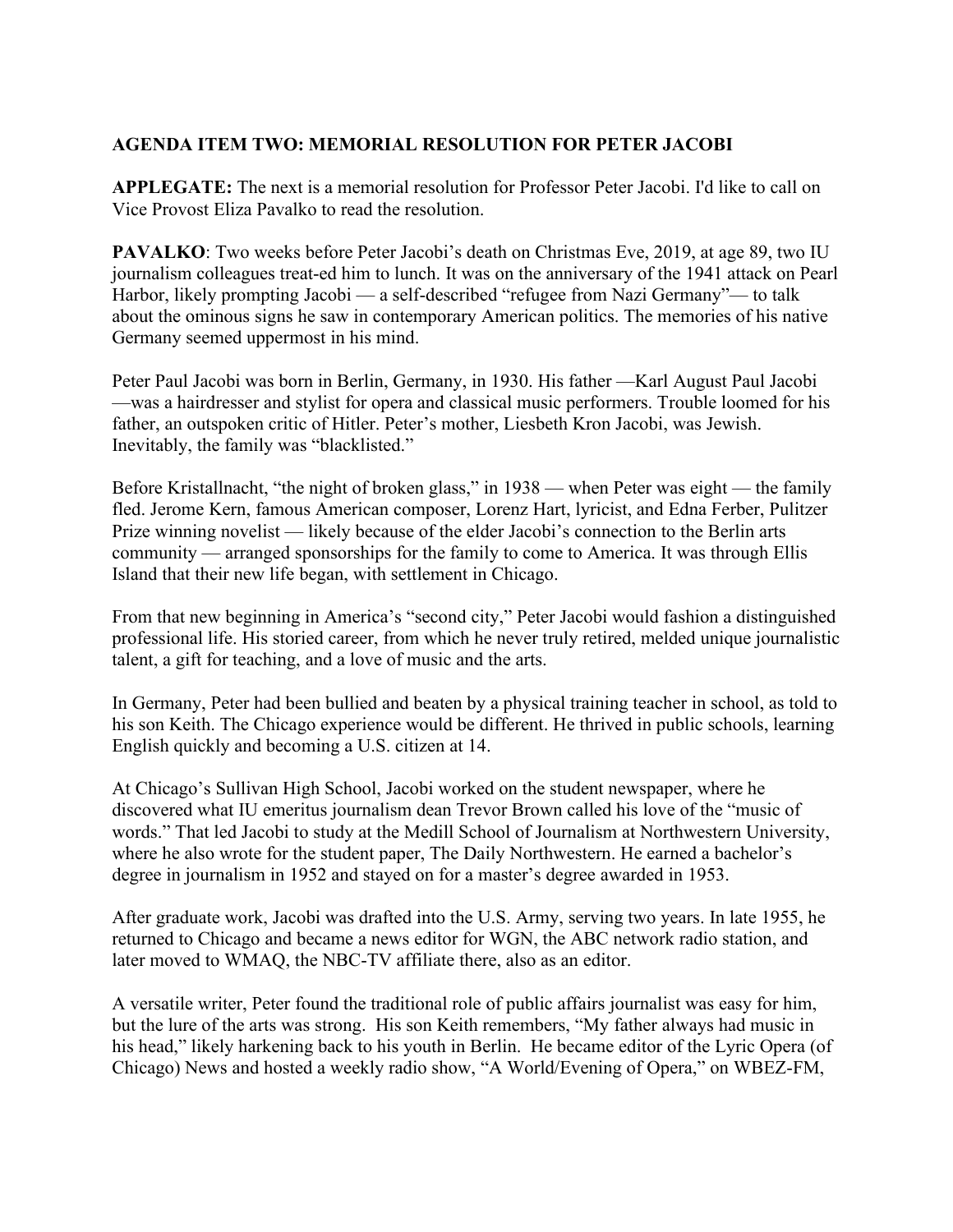an educational radio station. At the same time, he was theater critic for the Chicago Daily News, important in those days because of the prominence of the Goodman Theater.

While enjoying a stimulating career combining the arts and journalism, Jacobi also was discovering his gifts as a teacher. After returning to Chicago and becoming a broadcast journalist, he began teaching as a professional lecturer at his alma mater, the Medill School at Northwestern. He became one of its most popular lecturers and in 1963 was appointed to a faculty position. He rose to full professor and also was associate dean of the Medill School for a decade. That stellar success at Northwestern would be marked by Jacobi's being in the inaugural class of Medill's Hall of Achievement in 1997.

Jacobi was widely known as a teacher of journalistic writing as "creative nonfiction." He thought the notions of "style" and the writer's "voice" were applicable to all of journalism. And he rose to national prominence when he became vice president for instruction in 1981 at Jack Hilton Inc., a large New York City communication consultancy. There he taught workshops in multimedia writing throughout the country and consulted with a variety of clients — including state governors and other political and business leaders — on how to present them-selves in media.

It was at Indiana University, however, that Jacobi's immense love of music and the arts would be fully harnessed to his extraordinary gifts as a teacher of journalistic writing for all media. Joining IU's School of Journalism as full professor in 1985 —at a time when the program was recognized as one of the most innovative in the country —Jacobi knew the world-class IU School of Music would be the creative engine for the final chapter of his journalistic and teaching life. He was truly "home."

At IU journalism, Jacobi created courses on reporting the arts and burnished his longstanding reputation as a great teacher. He was a "star" on the faculty of the Gannett Foundation-supported national workshop for be-ginning journalism teachers held each summer at IU Bloomington. And, of course, he plunged enthusiastically into the thriving music and arts culture of the IU campus, Bloomington, and the state. He was appointed to the Indiana Arts Commission and later became its chair.

Jacobi began writing for Bloomington's *The Herald-Times* during his first semester at IU, with then-editor Bob Zaltsberg celebrating the newspaper's good fortune at having a classical music reviewer "of Peter's quality and drive." Over the years, he wrote hundreds of reviews of campus and community musical performances. And for many regular attenders of those events, seeing Jacobi seated in his favorite locations at the Musical Arts Center, Auer Hall or Ford-Crawford Hall meant the concert could commence. For those close enough to catch a glimpse, watching Peter make cryptic notes on the event programs —no reporter's notebook for him — was a ritual. Those program notes and his enormous powers of concentration always produced enriching insights for the thousands of readers of his reviews. Janis Starcs, Mary Alice Cox, and Trevor Brown were some of them.

Starcs, longtime proprietor of Bloomington's Caveat Emptor bookshop and Jacobi's friend, often sat next to him at events. He wrote that Peter's reviews "...were tactful and generous, especially of the many student performers...." Cox, Friends of Music board president who also sat near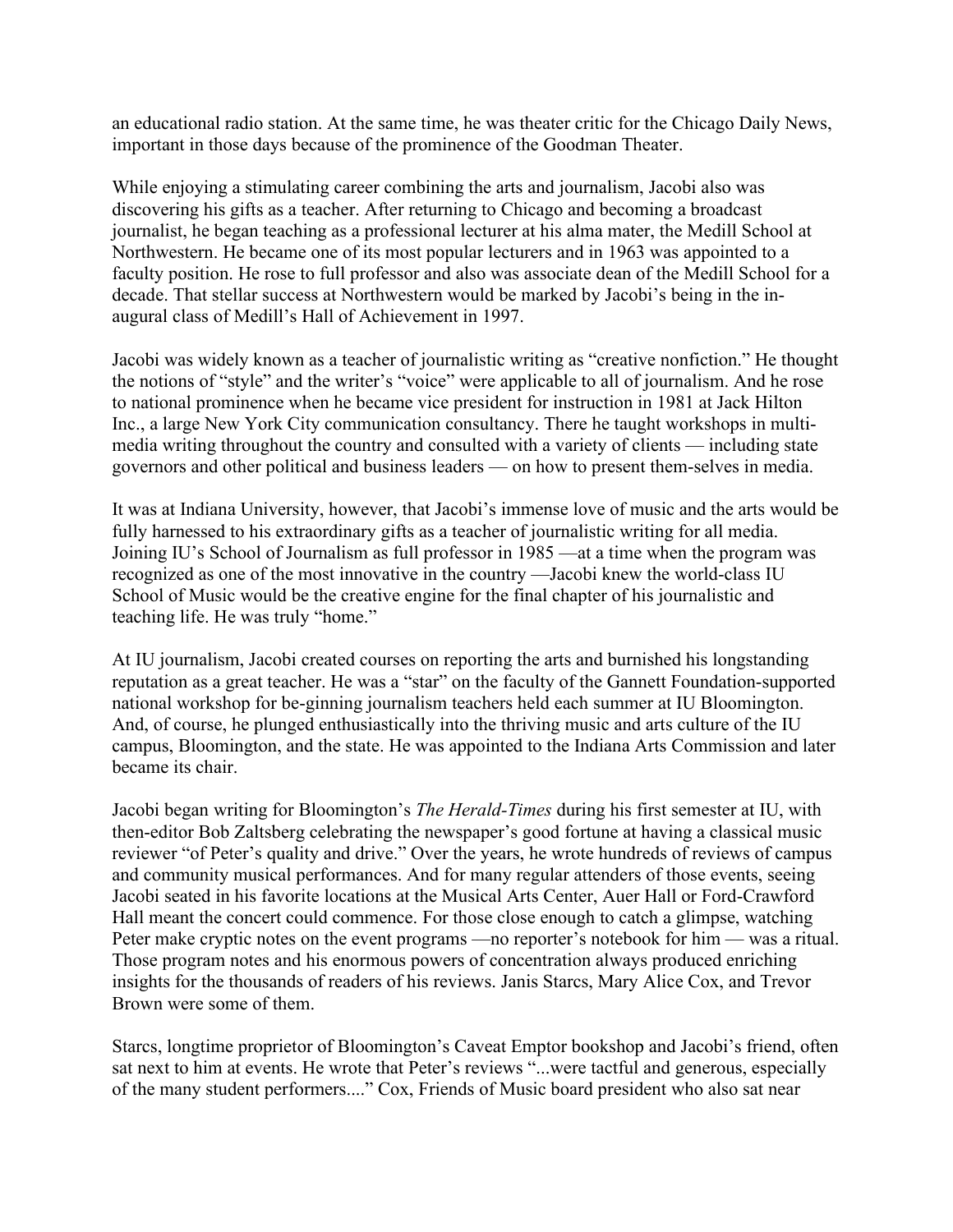Jacobi at performances, wrote, "His columns were always informative, and he was a tireless supporter of students." Brown, emeritus IU journalism dean said Jacobi's "... sensitivity to his role in preparing student journalists and musicians for public performance distinguished" both his teaching and criticism. Brown added, "He held these apprentices to the highest professional standards with a gentle, inspiring touch."

Jacobi's published reviews and large presence in the music and arts life of the university made him a one-person institution. The Society of the Friends of Music of the IU Jacobs School recently established the Peter Jacobi Scholarship for music students, honoring Jacobi's "exceptional character and lifelong passion for the arts... [and his] masterful ability to inform and inspire audiences through his columns."

He officially retired from IU in 1999. The retirement celebration that summer was at Woodburn House, the perfect place to honor Jacobi. The extraordinary IU President Herman B Wells whom Peter greatly admired — had lived there. And in the 1940s, Wells entertained the cast of the Metropolitan Opera at Woodburn House when they came to perform *Aida* in the IU Auditorium. For Jacobi — and for the many IU music and journalism faculty, friends and family honoring him—it was almost as if the voices of Wells and the Met performers still lingered.

For sure, Jacobi would linger at IU. He continued to write reviews and columns for 20 years and taught arts reporting classes for another decade and a half. In 2009 he taught a graduate class in which Jenny Porter Tilley was a student. She remembers Jacobi as an inspiring mentor who taught her how to put "joy" into her writing. Her assignments usually got A's but were "bleeding with red marks" and suggestions about making them better. Later, after getting a master's degree, she became arts editor at *The Herald-Times* with the honor of editing her former professor's articles. Although still "feeling like his student," Tilley said she did "obsessively" eliminate his Oxford commas.

The last Jacobi column, minus those "Oxford commas," was on December 15, 2019, a preview of the Bloomington Chamber Singers' annual sing-along of Handel's "Messiah." It had a significance that only Jacobi could have known. He had published several successful books but was proudest of his 1982 work published by St. Martin's Press: *The Messiah Book: The Life and Times of G.F. Handel's Greatest Hit*. It is still influential and consulted by conductors and performers of Handel's masterpiece.

As the luncheon group left the restaurant that crisp, early-December day in 2019 after a nowtreasured conversation with Peter Jacobi, none of us thought it would be our last. Playing loudly on the restaurant's door-way sound system was Bloomington-born Bobby Helms's country classic, "Jingle Bell Rock." Jokingly, one of us said, "Peter, they're playing that just for you!" Enjoying the tease, he smiled and said, "Yes, I'm sure."

One of Peter's favorite songs was "*Va pensiero*," Giuseppe Verdi's choral anthem imagining the voices of the Hebrews in captivity in his popular opera, *Nabucco*. On several important occasions, Jacobi quoted from its first verse, "Fly, my thoughts on wings of gold" —most notably in a eulogy to his wife, author, and journalist Hattie Ackley Jacobi Clark, who died a few months before Peter. She and Peter had worked together on *The Daily Northwestern* and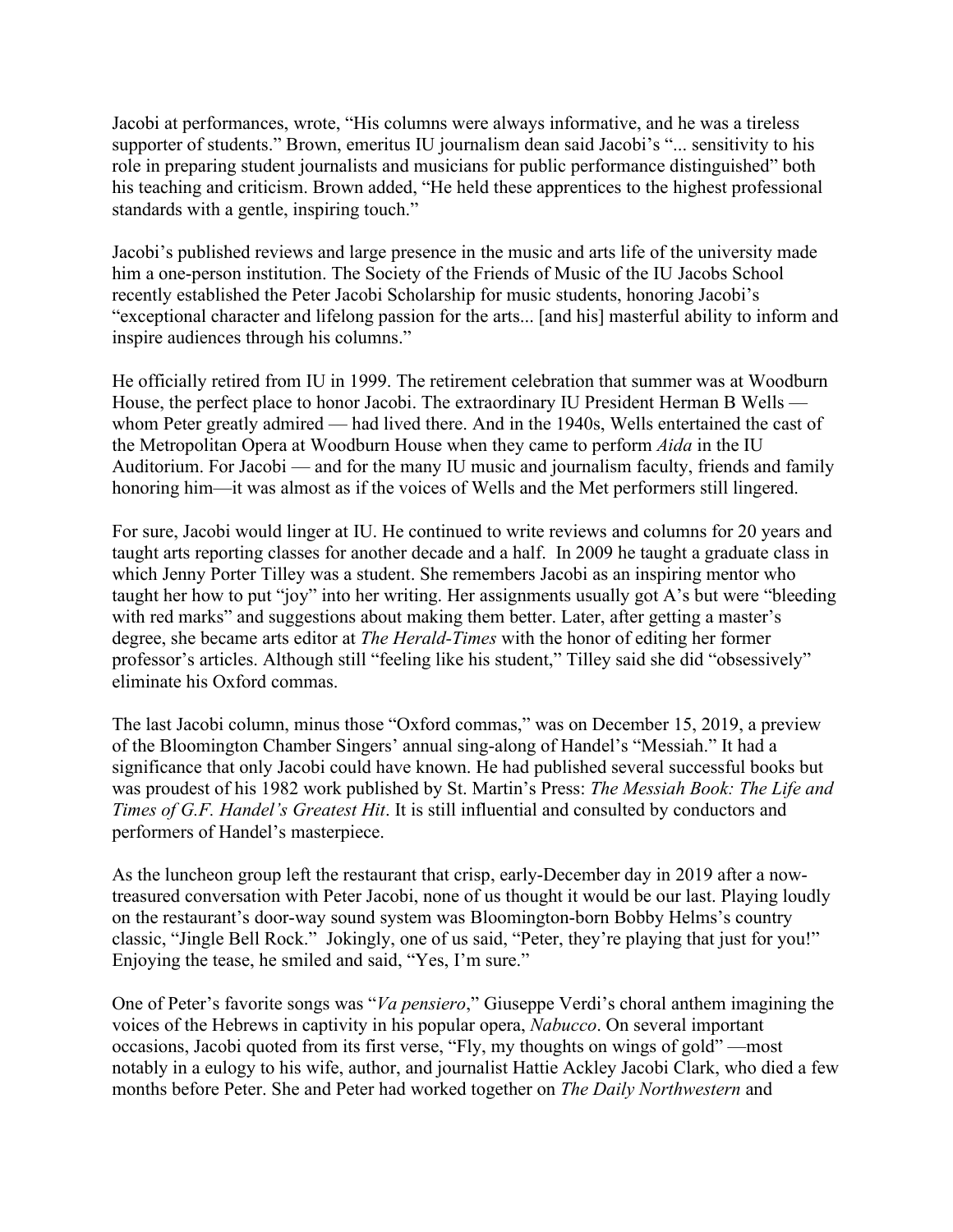graduated from the Medill School the same year, 1952. And Peter might well have chosen '*Va pensiero*" for his own epitaph. After all, the thousands of his columns and writings about the university community's rich life of the performing arts are now preserved in the IU Archives, with Peter's thoughts still "flying on golden wings."

Peter Jacobi, no doubt, would say he should not be placed in the pantheon of IU legends Menahem Pressler, pianist, and Janos Starker, cellist, but he belongs. They, too, were refugees from the Nazis, who — like Jacobi —played a huge role in deepening the richness and reputation of Indiana University.

Cleve Wilhoit Emeritus professor of journalism Media School Indiana University Bloomington

(With contributions from Trevor Brown, IU journalism emeritus dean; James Kelly, IU journalism director; and James Capshew, IU professor and historian of the university.)

Thank you.

**APPLEGTE:** Thank you, colleagues. May I ask all who are able to stand for a moment in our respect for Peter Jacobi.

Thank you.

# **AGENDA ITEM THREE: EXECUTIVE COMMITTEE BUSINESS**

**APPLEGATE:** We now move to Executive Committee Business, and I will turn the floor over to Marietta Simpson, Faculty Council President.

**SIMPSON**: Good afternoon, everyone. I'd like to welcome everyone again to the 2021-2022 season of the BFC, especially our new members. The circulares for what the BFC accomplish last year were attached to the agenda. So, I'm not going to go over them now. Hopefully, you had an opportunity to review them before you've come to the meeting, something we'd like to encourage everyone to do for every meeting so that we won't take time to do that in the actual meetings.

The thing that I would like to say to everybody about last year is thank you. I don't know if we say that enough. But thank you for what you did to make last year possible and for what you're doing to make this year possible. We appreciate that we were able to still complete BFC business, that the university was able to keep going because of your efforts. So, thank you to each and every one of you, whether you were on the council or not, for what you did to make that possible.

I'd like to recognize the following people. So, the list is kind of long, so bear with me until we get to the end of it. But these were our committee chairs last year and if I butcher your last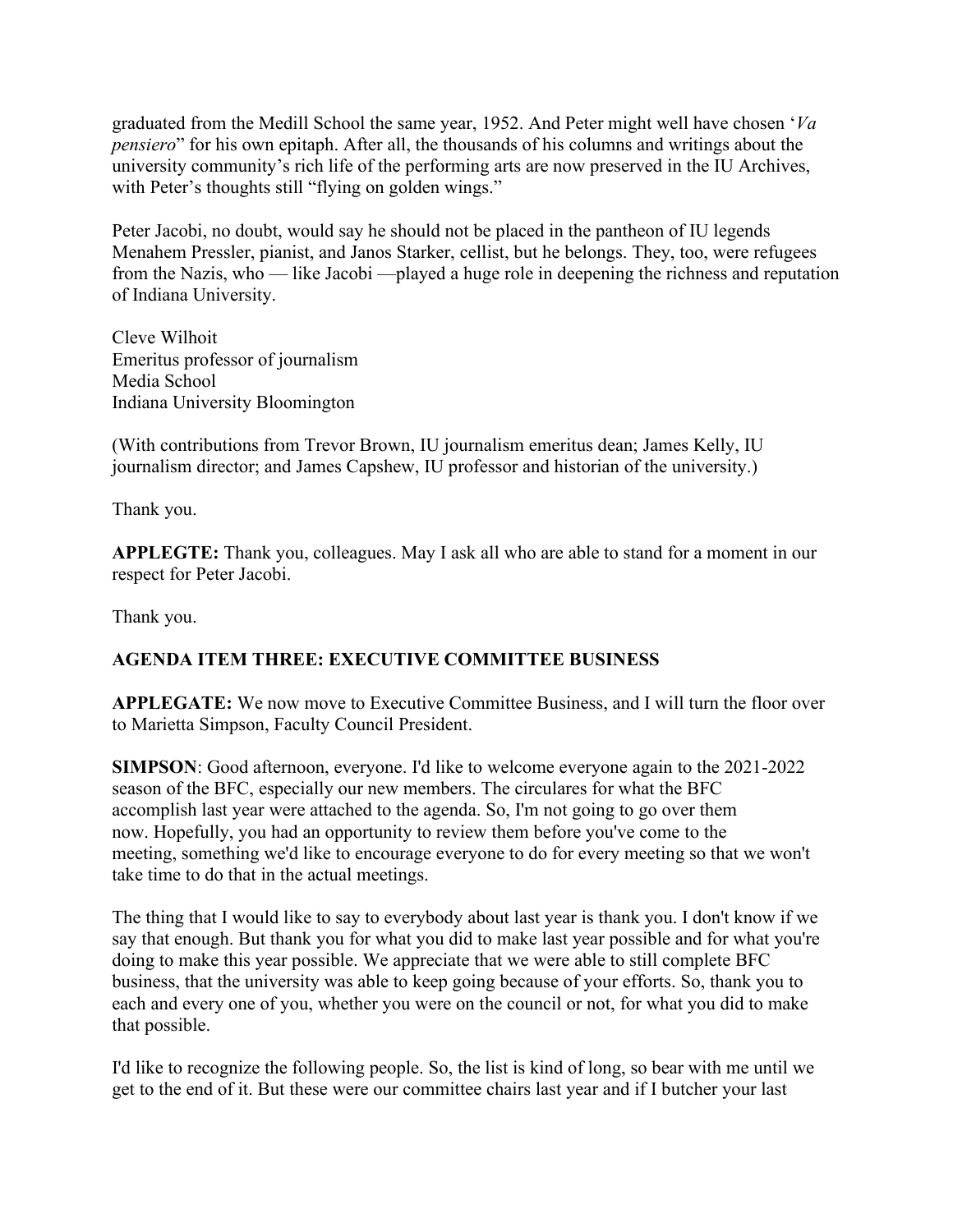name, please forgive me. Maria Bucur and Cheryl Hughes, they were the co-chairs of the Benefits Committee. The Budgetary Affairs, Dominic DiOrio and Pnina Fichman. Rachael Cohen, who was Constitution and Rules. Barb Cherry and Paul Coats, the co-chairs of CREM. Frank Diaz and Sylvia Martinez were Diversity and Affirmative action—who changed their name. The Educational Policies, J. Duncan, and David Rutkowski. Faculty Affairs, Israel Herrera and Steve Sanders, co-chairs for that committee. International Affairs, Jose Luis Antinao and Lucia Guerra-Reyes. Libraries Committee, Ann Elsner and Iliana Stonebraker. The Long-Range Planning, Diane Hensel. We don't have to thank the Nominations person, which was me.

# **APPLEGATE:** I'll thank you for you.

**SIMPSON:** Okay. Thanks. Research Affairs, Stacy Giroux and Jennifer Simms. Student Affairs, Cate Reck and Paul Sokol. TPC, Sameer Patil and Angie Raymond.

Thank you to all of you who served as our co-chairs for last year. I also want to say thank you to our Executive Committee last year, who did an incredible job. And of course, we were all on Zoom last year and so none of those people got to sit in the seats that we are all sitting in. And so that our secretary last year who did an amazing job keeping us all entertained with these incredible secretary reports, were Colin Johnson, our parliamentarian Rachael Cohen, our past president Diane Haenszel, and our president John Walbridge.

I'd like to introduce you to our executive committee for this year. Two of our members are not able to be with us today, I believe, and that is Scott Libson and Brian Gill. Rachael is again our parliamentarian. Kelly Eskew, thank you Kelly. And John Walbridge is our past president. Rebecca Spang is our secretary. Cate Reck is our president elect. And as John told you, yes, President. Did I say Steve Sanders? No, I did not. But Steve Sanders is also on our Executive Committee. So that is our Executive Committee for this year.

Please if you have concerns or questions, contact the BFC Office. Elizabeth Pear is the head of the BFC Council Office. We are hopeful that we can have a very productive year, even in the midst of everything that is happening around us. Thank you again to all of you for what you bring to this council we're looking forward to all the work that will be done in our committees.

To end my report, I'd like to recognize two very special people who are celebrating their birthdays today. Yes. That is our president elect, Cate Reck and the head of our Bloomington Faculty Council Office, Elizabeth Pear, who celebrated her birthday yesterday.

And just so you know, it wouldn't be me unless a gift bag was involved. So, they will be presented with their gift bags. And just so you know that little gift bag on the table is for each of you, it cannot pay you for what you're going to endure this year and what you will serve and how you will serve, but it's just something to say, we appreciate what you do. We know that service is above and beyond what you're required to do. But we really do appreciate the time and effort you put into your time here on the BFC Council. Thank you.

**APPLEGATE:** Thank you. Were you going to present them?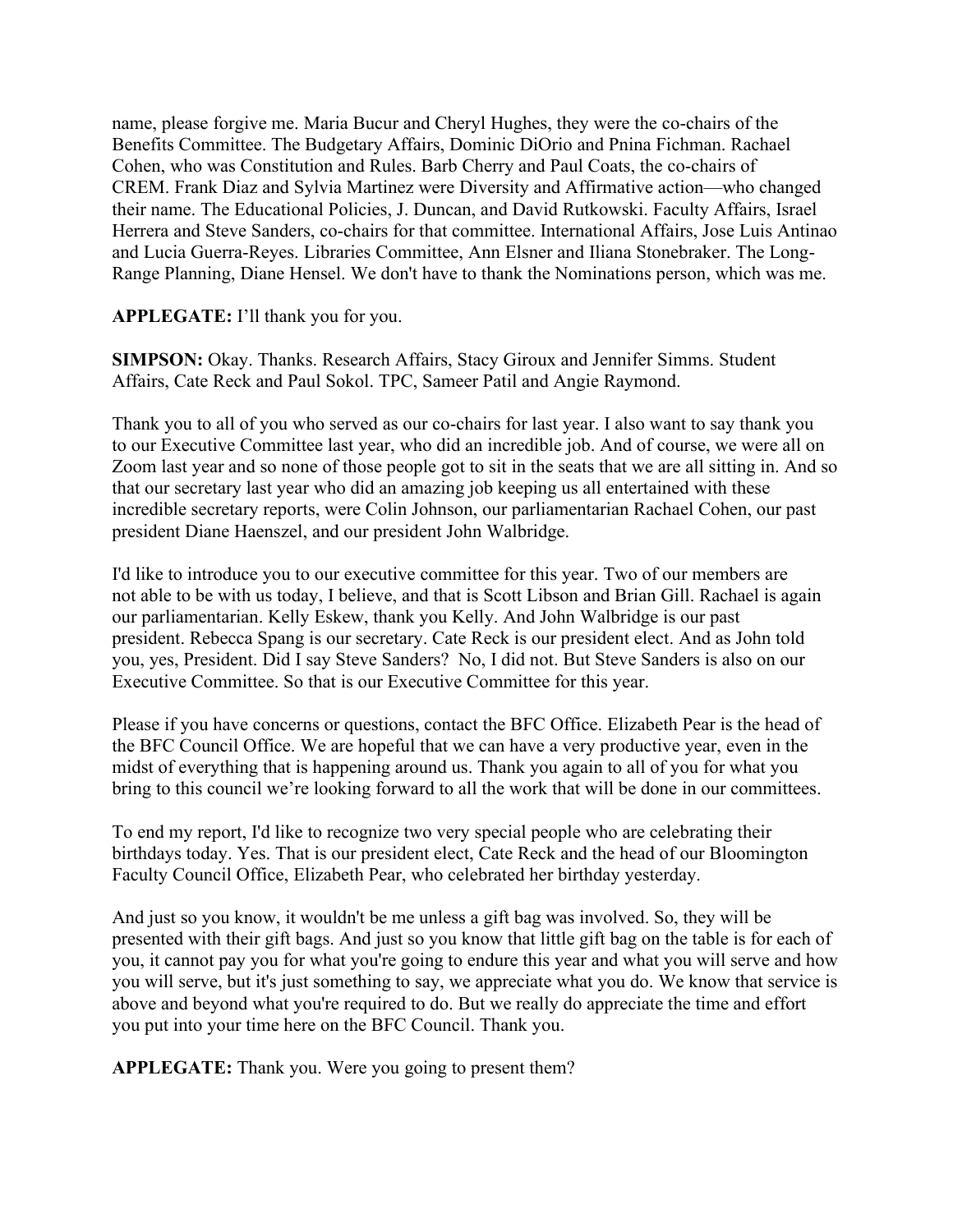#### **SIMPSON:** No, it's not that big of a deal.

**APPLEGATE:** They're birthdays. It's a huge, big deal. Well, I'm happy birthday to you both and anyone else whose birthday has somehow escaped mine or Marietta's attention.

# **AGENDA ITEM FOUR: PRESIDING OFFICER'S REPORT**

**APPLEGATE:** First of all, I really want to echo as strongly as possible Mariette's remarks about thanking the Bloomington faculty, your perseverance, resilience, creativity, dedication to your disciplines and your students was, I've used the word awesome before and I'm not ashamed to use it again. It really is a remarkable testament to the character of the individuals of the Bloomington faculty and to the Bloomington faculty as an institution and as a group. So, I am very, very grateful for that.

I want to add a thank you to John Walbridge as the past president of the Bloomington faculty, a welcome to Cate Reck as the president elect. And congratulations to Marietta Simpson, who is to quote Cate, "the real deal president." And we know she is and so many other ways as well.

I'm very excited to be serving as Interim Provost and very grateful for the opportunity to serve this truly great institution. As you know, it is my home campus. It is a great research university. It is the flagship of Indiana University. Half of the entire university by almost any measure. It's the flagship of Indiana too. It is a public university. We are a public university, and we serve the greater good of the state of Indiana by pursuing excellence and by providing an affordable and accessible education to Hoosiers from all backgrounds, as well as people from around the nation and around the world. We are a diverse, an open community. And we just, we strive always to be that and to build on that. It is a community filled with rewards and also challenges. But most of all, what we do here, to create opportunities to advance understanding of the world around us and of ourselves is absolutely and critically important. Never more so than now. And so, the opportunity to be associated with and to serve an institution like this is something to be treasured.

I'm also thrilled to be working with the Bloomington Faculty Council. It's wonderful to look around the room and see so many friends and colleagues, and many of very long standing at this point here in the room and of course, around campus. I've said to many people that shared governance is part of the DNA of Indiana University Bloomington and I think of Indiana University generally, but certainly of this campus. And so, the opportunity in this setting and others to pursue that vision of shared governance is another thing to be treasured. So far, I have been meeting quite regularly with the presidential team of the Bloomington Faculty Council and with the Executive Committee. And I will say that those meetings have been both very candid and very productive. I think we've established some excellent lines of communication and I trust that that will be the way we continue.

I want to give a couple of updates. First of all, we welcome this year 258 new faculty members from 40 countries. 53 of them are tenured or tenure-track faculty and librarians. 37 are lecturers and clinical faculty. And 106 are researchers, that is research scientists, research associates, postdocs, and those similar roles. 62 are visiting faculty. The new cohort is 46% men and 54%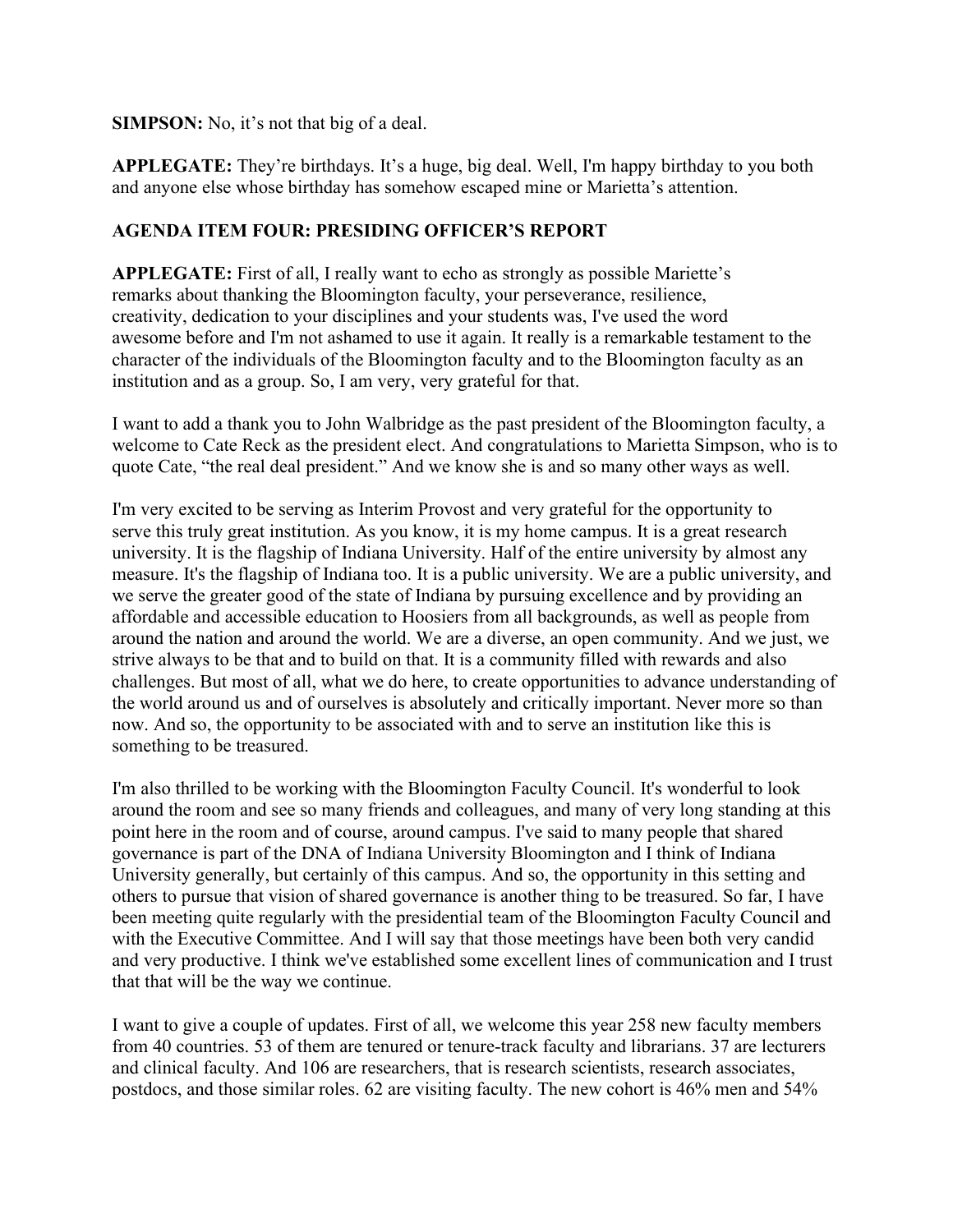women. And 40% of the new cohort are faculty of color. I also want to share the good news on newly promoted and tenured faculty as of July 1. We have 47 newly tenured faculty, 43 new full professors. 12 faculty were promoted within the clinical ranks, 12 promoted within the research ranks, and 20 new teaching professors, which is a wonderful testament to the work that was done on that rank over, over several years.

I want to say a couple of words about enrollment as well, student enrollment. As you've undoubtedly heard, we had a record enrollment for beginners at IU Bloomington. Just missed the 9,500 mark. We had 9,482 beginners. We have 11,075 graduate students. And so, the total number of students enrolled at IU Bloomington in degree seeking programs is 45,328. These are the total enrollment and the beginner enrollment and are records for this campus. We have a very academically strong beginner class. They're median high-school GPA is 3.85, which is the second highest on record as you are very aware, having approved it, We use the test optional flexibility that this body in the BFC gave us very much during the pandemic. Our financial support, especially for beginning Indiana students, has never been higher. And we've also made great efforts to support our second-year students. Again, this is something I'm sure you have all observed and read about, but we have, in a sense, two freshmen classes this year. And our sophomores are beginning to adjust to the full kind of in-person campus life that they missed last year. And finally, I want to say that we've we're looking very carefully at the enrollment pipeline and making plans to assure that that is that as strong as possible for the upcoming years.

Next, I'd like to update you on some new leadership positions, not new positions. Well, one new position. The first Jeff Zaleski, I think I saw him. Jeff Zaleski has accepted the position of Vice Provost for Research. He served in the interim role, and I'm delighted that he is now in the permanent role. Lem Watson is serving as the acting Vice Provost for Diversity and Inclusion for this campus. He is filling in this year for John Nieto-Phillips, who is on sabbatical. Kirk White, who I think many of you know has been serving the university and this campus very ably as our primary liaison to the city and county as well as to other institutions in the area. But in particular, our relationship with Monroe County and the city of Bloomington has never been stronger. And that is very much thanks to Kirk's excellent work. That relationship has served the campus extraordinarily well over the course of the pandemic. And so, I'm very grateful for that work. And Sarah Booher, who's hiding the back there, has taken on the role of chief of staff in the Provost Office.

I'd also like to recognize, I'm not sure if she's here, but Bavika Khamesra, who is a senior honors student at the Kelly School, is the very first Jane Jorgensen Diversity Equity and Inclusion Fellow. And she will be working in the Provost's Office this year. That is a wonderful initiative of sponsored by Jane Jorgensen. There she will be the first of many to come, I hope. And I'm delighted that she will be in the Provost's Office.

I should also announce that there are a number of ongoing searches. There is a search as you would all know for the provost position and their searches ongoing for the deans of the Jacobs School. Jeremy Allen is serving as the interim dean. Austin Parrish is chairing that search. There is a search for the Luddy school, dean of the Luddy school. Dennis Groth is the Interim Dean and Rick Van Kooten is chairing that search. The Media School is searching for a dean, Walter Gantz, serving as interim in at that school. And Peg Faimon is chairing that search. The libraries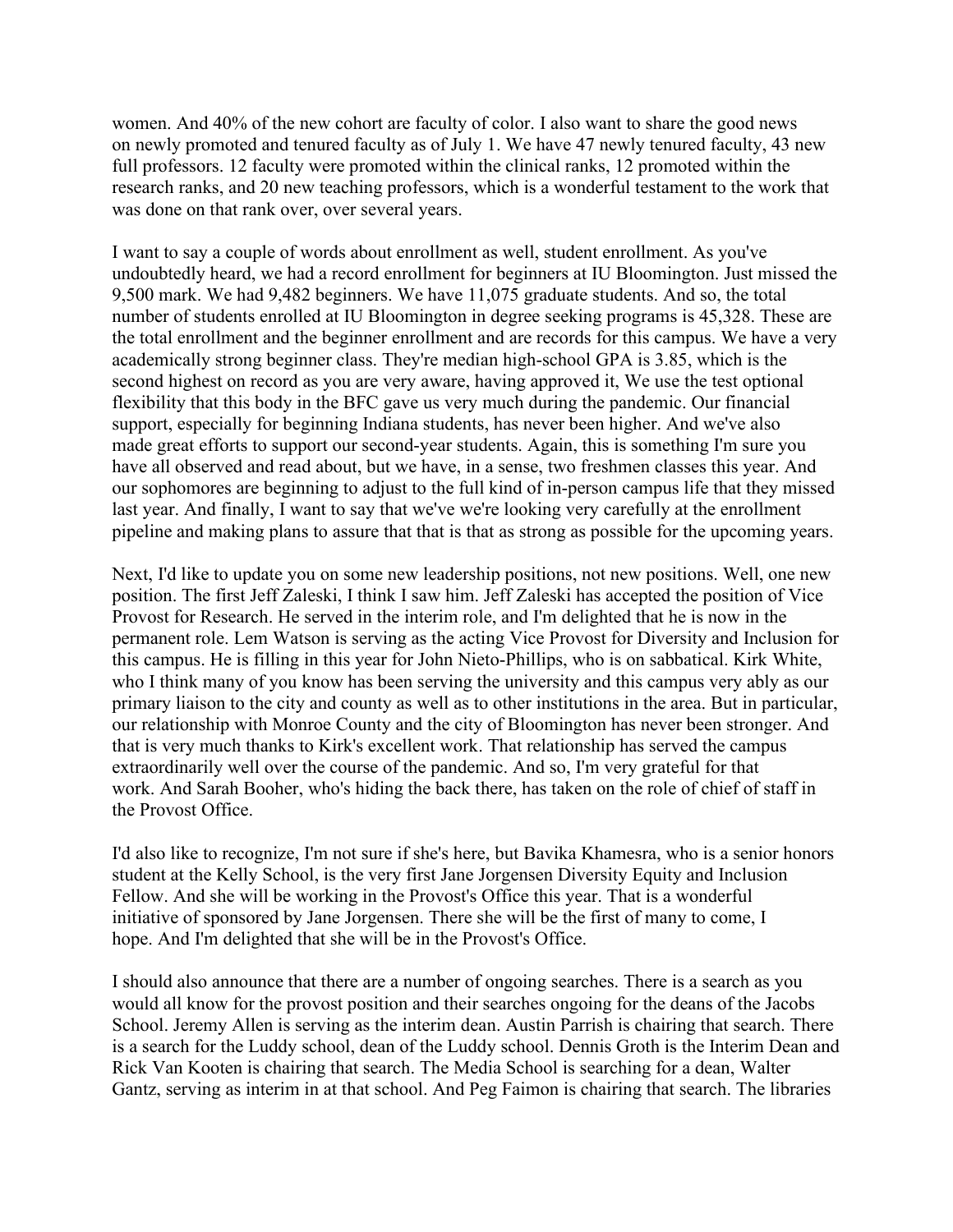are searching for a dean and Diane Dallis-Comentale is serving as interim, and Eliza Pavalko is chairing that search. We completed a search last or well, couple of months ago for the IU Cinema and recruited Alicia Kozma to Bloomington. She will be arriving in October at some point and we're very much looking forward to the new heights that she will take the cinema. And I want to especially thank Greg Waller and the search committee for bringing that to a successful conclusion.

And the final matter along those lines is there are, as the Executive Committee reminded me the other day, there are a number of reviews of deans and vice provost that are in arrears and need to be attended to. There was a bit of a backlog before COVID and COVID did not help that. And so, as I told them, I am in the process of getting my arms around exactly what's needed when and we'll probably have to do some triage and we'll discuss with the Executive Committee just how we want to proceed to get those done in a reasonably orderly and expeditious way along with all of those other positions that were searching for.

A final update, I've put off talking about COVID as long as I possibly could, because it's usually the first subject that takes up all the oxygen in the room. But what can you do? Again, I want to thank the BFC Executive Committee for sponsoring the Town Hall webinar on Friday where I got to tag team with Dr. Aaron Carroll. Lots of great questions and I really appreciated it. The opportunity to do that. As I said at the time, thanks to the delta variant and the unfortunate to say the least, politicization of something as basic as vaccination. This is a frustrating and confusing time for many of us, maybe for all of us. I fully understand and share that frustration and sometimes confusion. And I think that everybody and I want to assure you that everybody who's involved in IU's response to COVID understands that as well, nobody thinks that COVID is over and done with us. It remains a very, very serious public health matter. And the caution that people are taking about it is very well-taken. I want to repeat too, that our top priority, the university's top priority, is keeping members of the IU community safe. We're always evaluating the evidence from the state, from the community and campus. And we're always reassessing our safety measures in those by reference to the new evidence that is available.

One of the specific issues that I don't recall actually coming up in the webinar but has been something that I know a number of people are very concerned about and rightly so, which is the impact on of the need for caregiving. People who have, most notably have children in public schools and possibly ones who are young children. This is a real concern. And what I want to say is that our, our approach to this, as in all matters like this, is to be as flexible as possible. I would hope that is our normal attitude as a university. But certainly, that's the case now. Unless there is some immediate or some major change, we plan to continue to handle that on an individual basis. There is some confusion I know about whether short-term absences for that kind of purpose fall within our remote work policy. And so, require a fairly elaborate set of arrangements. It does not. Those kinds of caregiving short-term needs that I know people will have should be handled with the chairs or deans or whoever the appropriate person you would normally work with. The Vice Provost for Faculty and Academic Affairs, Eliza's office has, I think it's on your website, a link to a service that can be I accessed by employees of IU called Care.com, which allows for emergency short-term care opportunities.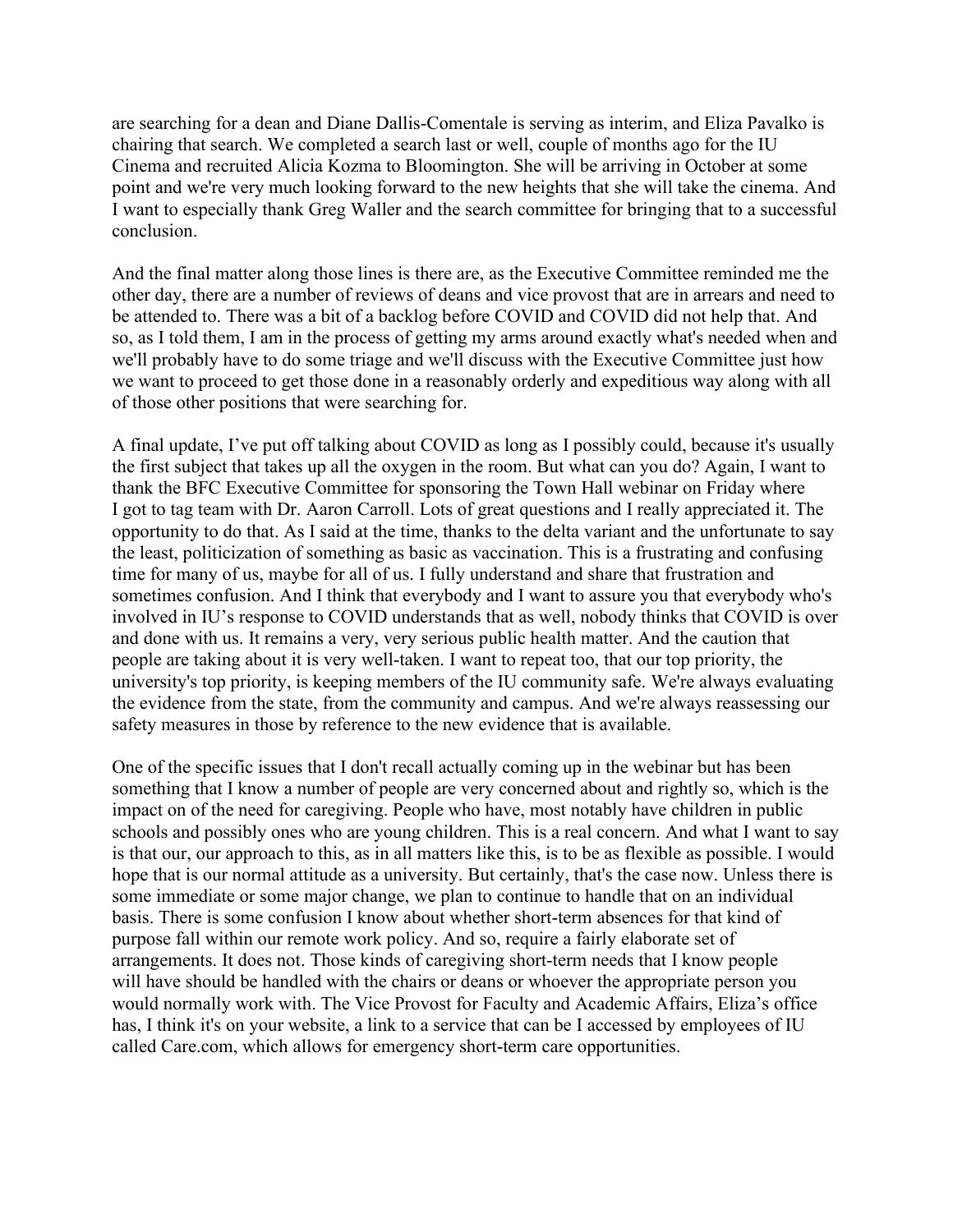And finally, I'm happy to report that the questions come up quite a bit about having family members tested. Doing it through IU is something that seems what would be wonderful to be able to do. We looked at it quite carefully and it really is not feasible. But fortunately, as of today, the county has arranged for the state to have a testing facility that available to anyone. So, for example, for parents who need to have a negative test for their children, it is open Tuesday to Saturday from 8am-4pm. It's located at 500 North Profile Parkway, which is on the west side of town. It's a drive-thru facility and it has the PCR tests. Results will be available by 5:00pm the next day. So, I think that's a wonderful resource. And I hope that people who need it will be able to take advantage of it.

So that is all of my report.

# **AGENDA ITEM FIVE: QUESTION/COMMENT PERIOD**

**APPLEGATE:** And I think the next item will be the question comment period. So, faculty who are members of the BFC can address questions to me or Marietta at this point. And I don't know if we have any comments or questions that have been submitted in advance.

We do not.

So, it's a bit of a distance from here to there. So, if you and I can read some of the names and some of them are a little fuzzy. So, you might identify yourself as you ask questions that would help me very much.

Oh, okay. Yes. Yes, exactly. Israel. Him I know.

**HERRERA:** Thank you. John and welcome to BFC. Good to see you again.

**APPLEGATE:** Thank you.

**HERRERA:** I have a question or actually two questions regarding the members of the council. I could see that there is no professor of practice. So, I wondered if this seat will be fulfilled during the year? And also, with the faculty mediation, one lecturer, who was here left the university and based on the D-22 laws, there should be seven people. And I don't know if that lecture position would be also replaced in fall or in the spring.

**APPLEGATE:** I'm not sure whether the on the professor of practice question. I don't know if that requires a change in our rules, but fortunately, Elizabeth is here to answer all of your questions.

**PEAR:** I try. There is a vacancy in the Professor of Practice seat. We have tried to fill that vacancy. I actually emailed all the professors of practice on campus to see if we had any volunteers. And I received no interest. We can keep trying. But that is where we're at with that. I didn't quite catch all of your question about D-22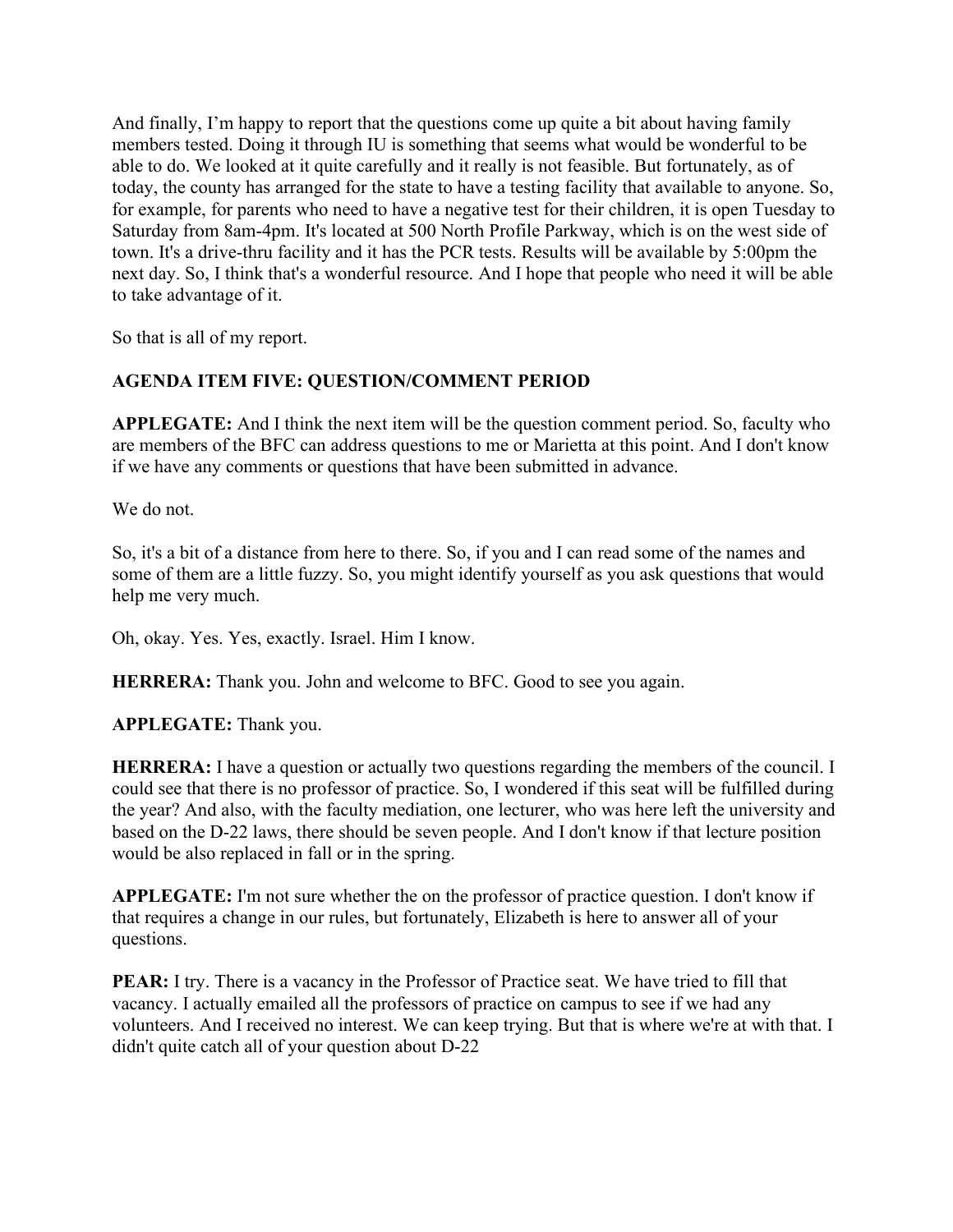**HERRERA:** It's about one member in the Faculty Mediation Committee, so that lecture left the university and there is an opening. I think that there should be seven. And my question is if that lecture position is going to be replaced by someone in the same ranking?

**PEAR:** I will need to see. We do have a pool of alternative. I believe the policy or at least the practice has been to go to the next person who was the runner up since those are elected positions, I will need to look into that. I don't have an answer right now.

# **HERRERA:** If I may?

**APPLEGATE:** You're on a roll. Go ahead.

**HERRERA:** I don't know. Yeah, so the other question is regarding the standing committees. I could see where we have the PDF, we have the members in the, on the agenda. But if someone else opened up the committees on the website for faculty affairs and for international affairs it would show up just the Executive Committee. So.

**PEAR:** Thank you. We are still working on updates to the website. There will be quirks here and there. When I have a chance, we will go through it in more detail to get those links sorted out. But thank you.

**HERRERA:** And John, I have a last question.

# **APPLEGATE:** Sure.

**HERRERA:** It's regarding Kirk White. So he will be, based on the on the release, the new representative for the Provost's Office with the city and the county. So, I wonder if he would be just the contact between the provost, and the city and the county or faculty issues could be address and could be sent to him in defending any position regarding faculty on campus with the city and the county?

**APPLEGATE**: Well, certainly if there are issues that that you'd like to raise with the city or county. I think probably the most effective thing would be to be in touch with me and I will work with him to do that. I mean, I will say for example, he was very helpful in working with the with the county to setup the testing center after we'd looked at it and then looked at its feasibility for us. And then we approach that the county and the need for that really came from faculty and staff. And so, we're very pleased to be able to have a have a channel of communication. Others?

# Yes. Colin?

**JOHNSON:** Thank you. I just wanted to take a moment to thank you for keeping the issue of caregiving on the table and attending to it as sort of from the very beginning, publicly this year. And I guess I just wanted to ask, I think one of the things that we learned last year was that kind of emergency conditions actually reveal broader problems that are kind of long standing and systemic.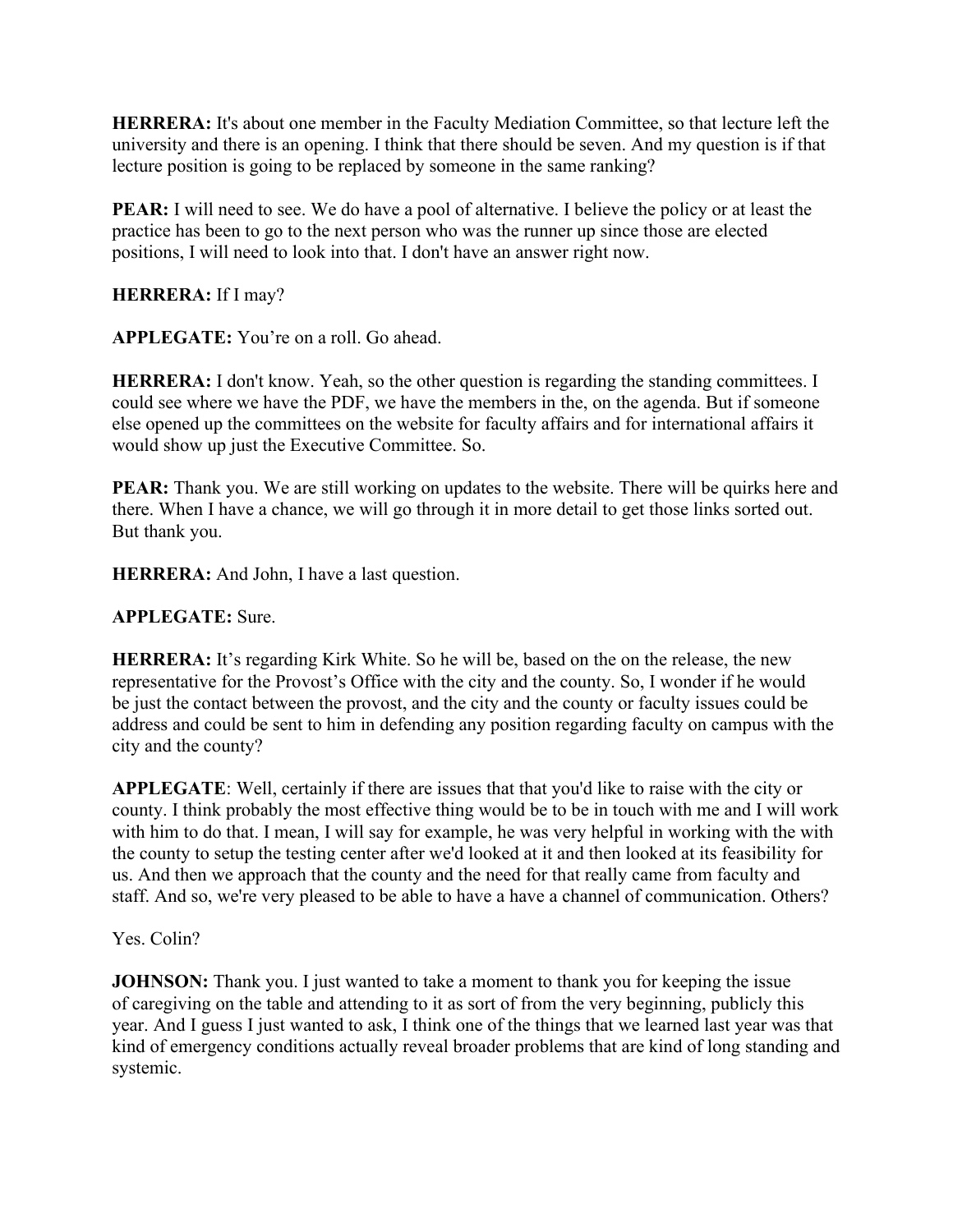So, I just wanted to ask whether under kinda of your leadership during your time as interim provost or sort of direct our question to the Executive Committee or Eliza who thought she was going to escape. But will be dragged into this right out of the gate. Whether that conversation is going to be continuing throughout the year, not only with respect to childcare issues, which I think are paramount in the minds of many people. But this sort of broader diagnosis that was offered last year by faculty were organizing around what they characterized as a crisis in care of that I think a lot of people sort of became newly aware of under emergency circumstances, but which then allowed them to kind of begin to draw a bigger picture in their mind about the forms of support that they feel they don't necessarily have that are interfering with their ability to execute their professional responsibilities.

**APPLEGATE:** Well, two reactions. One is not particularly pertinent, but just to agree with you very strongly that the pandemic revealed and, in some ways exaggerated many issues of all kinds. And so, I think your point in general is very good. I know that caregiving is something that's occupied a lot of Eliza's thought and time over a long period of time. It certainly, it is very important, I think it also relates to the more general question of, I guess the future of work is the way it's often put, which applies well across the board. Eliza, I don't know if there's a you want to comment further on that, but the short answer to your question is, yes, I think it is an important thing and something that we need to consider on in, holistically.

**PAVALKO:** Yeah, and I always love to get a chance to talk about the importance of care and care work. One of the things I know is that Fred Cate had a committee that the faculty committee that was working on, I believe a survey. I don't actually know when information from that's going to come out, but I think part of the goal of that committee was to first come up with some short-term kind of emergency things which I think primarily the funding, the small amounts of funding for faculty. But I think that committee is also kind of systematically thinking about what the broader needs are, particularly in terms of faculty being able to do their work. So, I like you, I really look forward to hearing what they come up with as well.

# **APPLEGATE:** Thank you.

Others?

# **AGENDA ITEM SIX: INTRODUCTION TO THE BLOOMINGTON CHAPTER OF THE AMERICAN ASSOCIATION OF UNIVERSITY PROFESSORS**

**APPLEGATE:** All right. Then we will go on to our next agenda item, which is the introduction to the Bloomington chapter of the AAUP. Ben Robinson and Israel Herrera. Gentlemen, please.

**HERRERA:** Thank you, John. Thank you, Mariette, and the Executive Committee for allowing us present and introduce our chapter. AAUP, American Association of University Professors, a chapter at Indiana University Bloomington. My name is Israel Herrera. I'm a lecturer representative and I'm also part of the Executive Committee for AAUP Bloomington. And I should mention that there are former BFC presidents, former BFC representative, and current BFC representatives are part of this group. And it's a pleasure and honor to introduce the president, Benjamin Robinson, who is going to talk about ways to join the chapter and also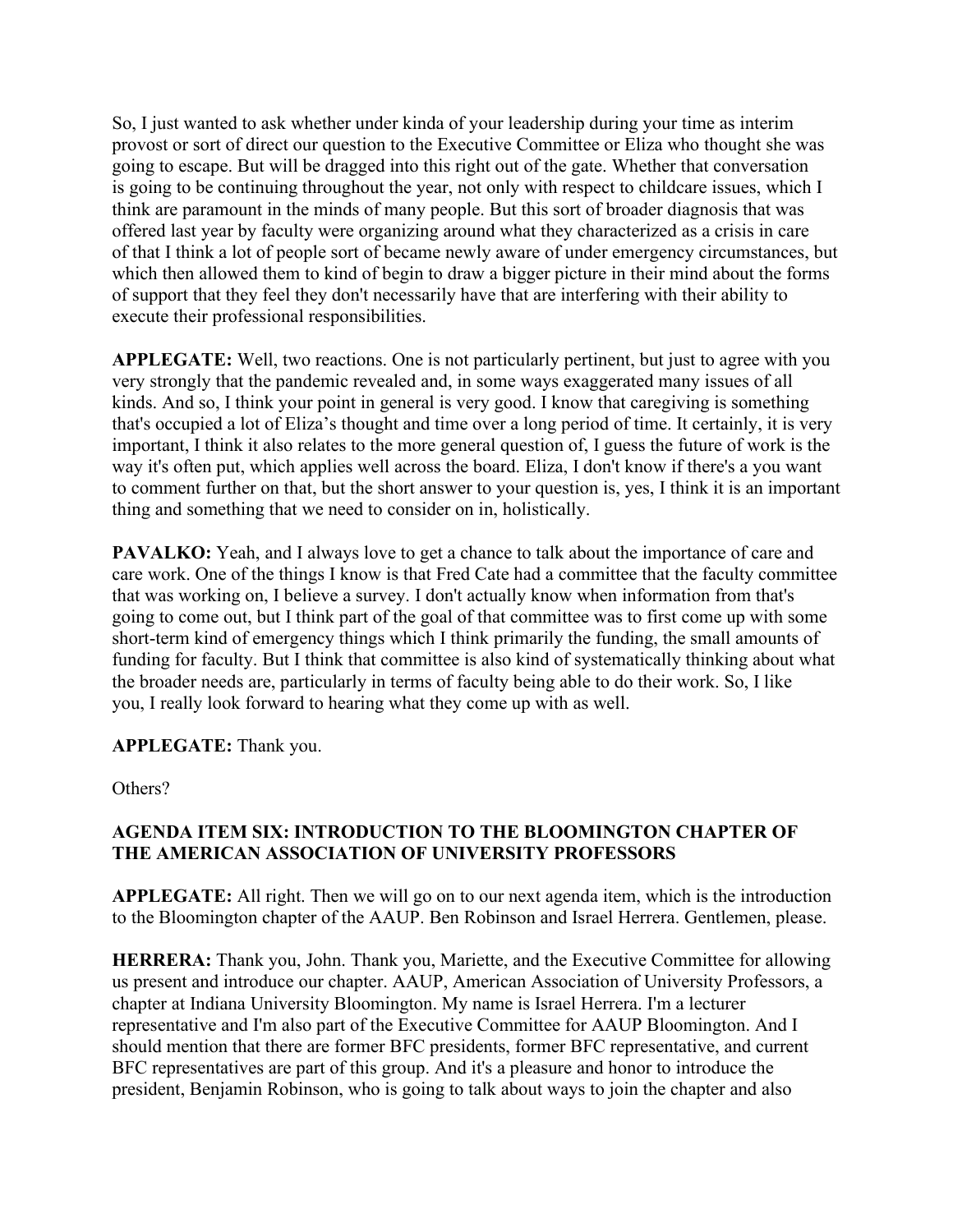events that we're planning for fall and I believe also for spring. Ben Robinson is a professor and the chair of the Germanic Studies Department.

**ROBINSON:** Thank you Israel and thank you to the BFC. I'm always worried, I lecture everyday with this mask, but I still, at first wonder, are you actually projecting your voice? But actually, let me even do this demonstratively so you remember to take them. I'm going to pass around fliers in two directions. And that also lists the, I think I'll hold onto them because I'm going to just read the names because Israel mentioned. Our Executive Committee is Elizabeth Housworth is our secretary treasure. John Carini is on the Executive Committee. Gareth Evans, Israel, Moira Marsh, Joe Varga, and Carl Weinberg. And you'll probably recognize many of those names from service on the faculty council.

I just wanted to, as Israel said, I mean, maybe this flier takes care of it. My students always ask me, why don't I have QR codes up and I'm working on it. I don't have a QR code on that. But you can find it very easily on our website, the national AAUP website. And to join the AAUP, it is a matter of going to the national website, joining as a national member, then indicating that your campus is IU Bloomington. So, we don't have a separate way for you to join the local AAUP. We don't collect local dues separately. We receive a share from the national dues. That said, yeah, please please look at the flyer or go to the national AAUP. And if you're interested in joining, and that's where you can do it.

But to awaken you're interested in joining, let me just tell you briefly something about the organization though. Us all taking initiative and serving, and faculty serve as I'm sure you know about the AAUP. But it bears repeating that it was founded in 1915, so a little over a 100 years ago, and it's actually been on the IUB campus since 1916. So, we've had a long tradition on this campus which has included as members of any faculty and also provost. So yeah, it's a wide opening and welcoming and inclusive organization. As an organization, the AAUP champions faculty interests in defining professional values and realizing best practices for higher education, including those that follow from our core principles of shared governance, academic freedom, tenure, and fair labor practices. And I put a stack of AAUP red books where you picked up your name tag. So, you can take that. It's not the complete AAUP Red Book, which is a big thick document, but it is a reprint of three or four major AAUP statements which show our principles but also indicate how the AAUP has really given shape to higher education in America.

The focus here on our campus has included advocacy work of our committee A, on behalf of due process, workshops on the RCM system. I know people always have perennial questions on what RCM is, how it works, or how it doesn't work. We've had film screenings. We weigh in with statements on behalf of, for example, due process for former faculty, NTT contracts and academic freedom on behalf of the independence of student media and other such issues. We bring guests to campus. So, in the last few years, we've brought Hans-Joerg Tiede from the AAUP itself. Nico Perrino from FIRE, which is the Foundation for Individual Rights and Education. Michael Bayrupai, an activists at the University of Pennsylvania and Adolph Reed, a political science from Penn State. Adolph Reed is from University of Pennsylvania. And upcoming this year we're discussing the possibility of bringing, Davarian Baldwin, he's very involved. Some of you might have heard about him. He's been a sort of electrifying figure. He's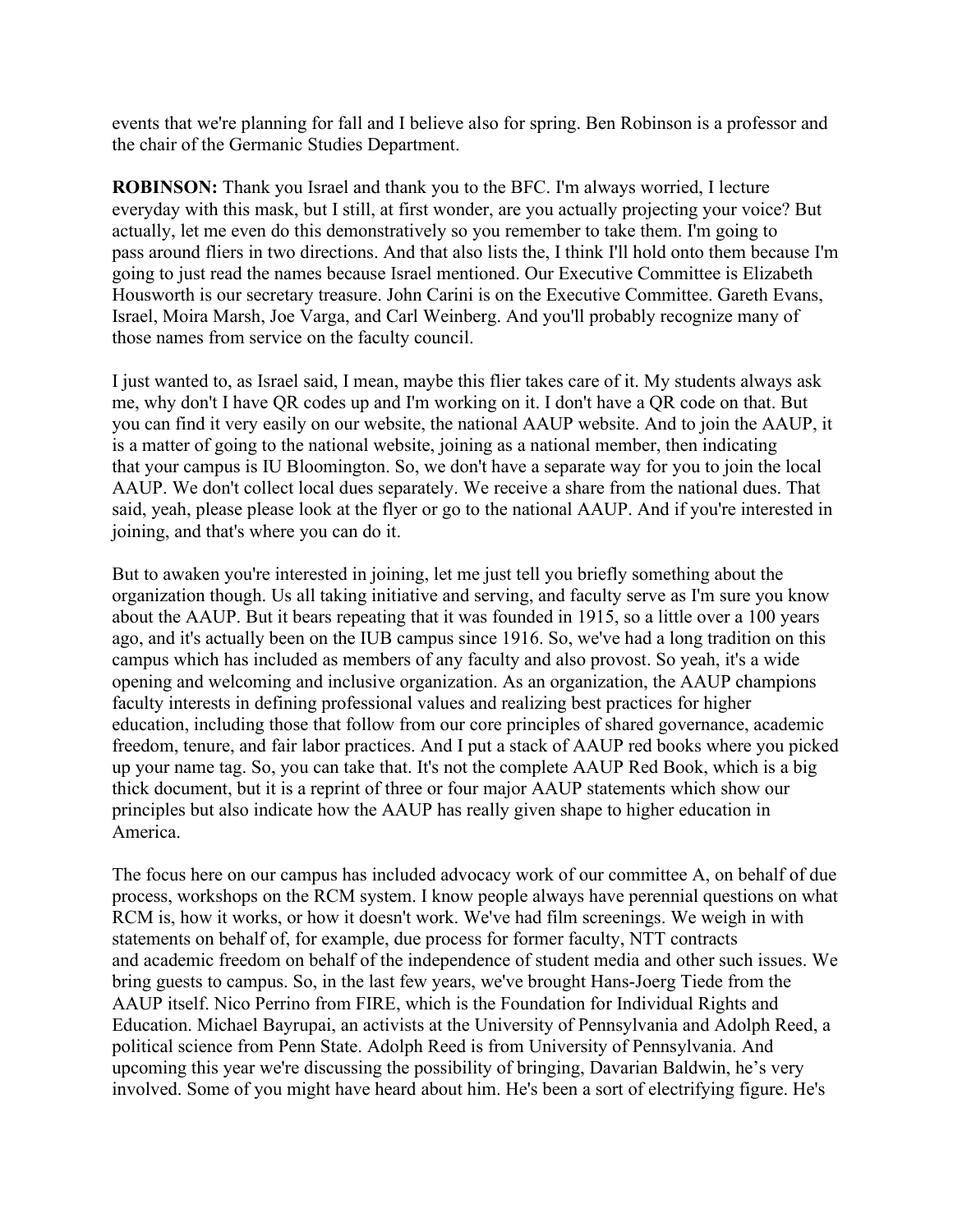the author of *In the Shadow of the Ivory Tower: How Universities Are Plundering Our Cities* about how university endowments have become big business. So obviously not only RCM, but endowments or something, it really behooves us as faculty participating and shared government and to understand how they operate.

And then currently our priorities are to secure the role of faculty voices and transparency in the selection of the new provost and to support our graduate student workers who continue to strive for funding commensurate with the responsibilities on the Bloomington campus. And part of that is really as faculty to normalize unionization, which is of course, IU has agreements of cooperation between employees' organizations, and the administration. And so, it's something normal. We have organizations, unions on campus, The Communication Workers of America and AFSCME. I know there's in the theater department, a universe union representing professional stagehands. So, this is a normal practice and I hope the faculty and VP wants to work on behalf of really normalizing the process of recognizing collective bargaining. We also hope to promote the continued strength of the liberal arts and sciences, especially against the encroachment of corporate structures of value in governance while represented the interests of faculty on all units. We want to defend the freedom of faculty, whether tenure, tenure track and non-tenure track with regard to research, teaching, and extramural speech while also promoting fundamental principles of equity and diversity on campus. And finally, want to advocate for a strong instructional budget. And this really thinking of Pamela Whitten's statements that students are at the center of our universe, and we feel an instructional budget really speaks to that centrality of students. And we want a budget that equitably funds faculty and graduate instructors, as well as academic advisors and support staff in order to put our students first by providing them with the best education available.

So those are the missions of the AAUP nationally, the tradition, but also here on campus. And we want this year, especially to try and grow our membership. This part of a national initiative of the AAUP. And really, I know a lot of us when we read Paul Krugman or we read *The New York Times*, we realized the importance of collective bargaining or of advocacy unions. And sometimes we don't think we have those opportunities in our very own backyard. It's really terrific if we step up and join those organizations to make them strong, to represent a strong voice of faculty on campus, and also to advocate for some of the issues we've been advocating for and hope to advocate for going forward. So again, thank you so much for having me here and to listening. And please take a flyer or take a red book and join the AAUP. Thank you.

**APPLEGATE:** Ben and Israel, thank you very much.

# **AGENDA ITEM SEVEN: UPDATE FROM IU HUMAN RESOURCES**

**APPLEGATE:** Our next agenda item is an update from IU Human Resources, and we have a panel of Nancy Nelson, Jim Sherman, Christan Royer, and Sue Dukeman. I will leave it to you to figure out how to organize that.

**SHERMAN**: Thank you, John. Nancy Nelson is off in California meeting for the first time her new grandchild, so she will not be joining us.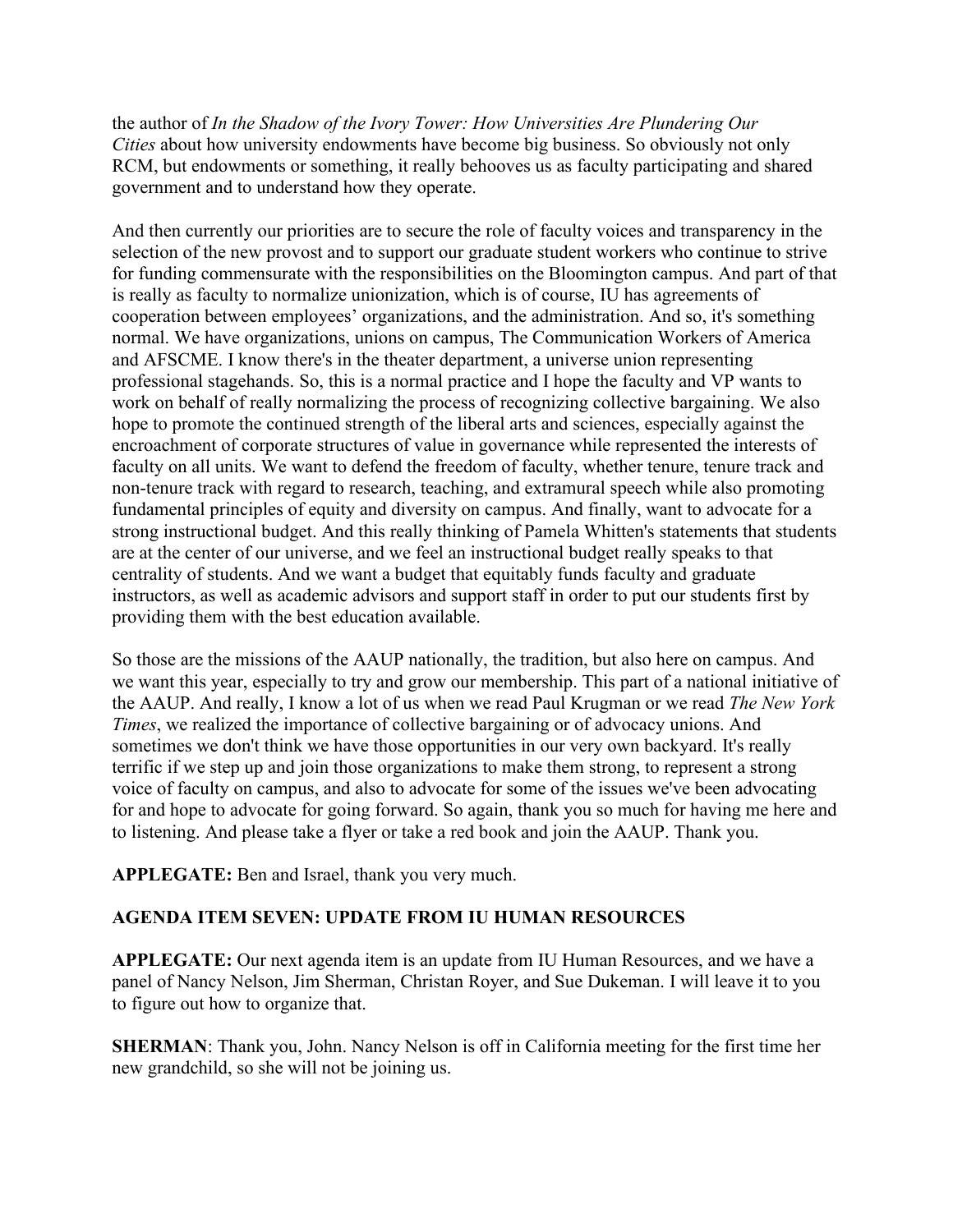**APPLEGATE:** We will definitely give her a pass on that one.

**SHERMAN:** Also, I think as many of you now, in July, the Director of Human Resources moved on to Yale. I guess they knew a great director of human resources when they saw one and it was there gain and our loss. But we're in the process of seeking a new director. And in the meantime, Lara Kress, who I believe is sitting there. Laura has been with HR for a number of years, and she will serve as the Interim Director of HR. And she's been doing a great job since July. And I'm sure she and everyone else has hopes that we get a full-time director. Very soon.

Today's presentation will be done by Christan Royer and Sue Dukeman. And let me say a little about each of them. Christan is the Director of Benefits for Human Resources. And those benefits involve your health benefits and retirement benefits. And I could say a million great things about Christan, but there's not enough time. But one thing I will mention is that Christan has been for the last, I don't know, 2-3 years, present at every single Benefits Committee meeting. She presents what's new in human resources with regard to benefits. She asked questions of the committee. She seeks input from the committee, and she uses that input from the committee to make decisions about our benefits. So, you know I've been on the Benefits Committee for 30 years or so. And this is new. This is really new and it's a great relationship we now have between the Benefits Committee and you and therefore, the Benefits Committee benefits from the meetings, the faculty council benefits from those meetings, and the faculty as a whole benefits from those meetings. So, during the presentation, Christan will focus on health benefits. And then Sue Dukeman, is the retirement expert in human resources. She knows anything and everything about retirement. If any of you are reaching the age where you're beginning to think about retirement. I'm not particularly looking at anyone, you may be aware of the series called Road to Retirement, which has been going on now for over a year and it's a wonderful series. Sue will tell you about it and she has been instrumental in developing that series of presentations.

So, take advantage of it and please talk to your colleagues about it. It's not an easy process. But working with Sue and with other people and human resources will make it a lot easier. So let me just turn this over to Christen.

**ROYER:** Great. Thank you, Jim. Let's see if I can. Great. As Jim mentioned, we've been working really closely with the Benefits Committee for several years now and really appreciate their partnership input. I can't say enough about of the members of the committee asking really great questions and giving us really great feedback. The committee asked us to focus on providing update today on what's coming for health care in 2022 for open enrollment. What are the things we're working on? What is the feedback we've heard from faculty and staff, as well as where are we at with retirement? And as Jim mentioned a little bit about our upcoming, it's actually ongoing retirement planning series that we've had just really outstanding numbers of faculty and staff attend to learn more about retirement. I think the more people hear about it, the more people attend, and it really helps provide that much easier transition to retirement.

So, a little bit about our health care plans before we get into what's new for the coming year, we have just over 19,000 employees that are eligible for benefits, those are just our active employees. That doesn't include some of the other plans that we provide health care coverage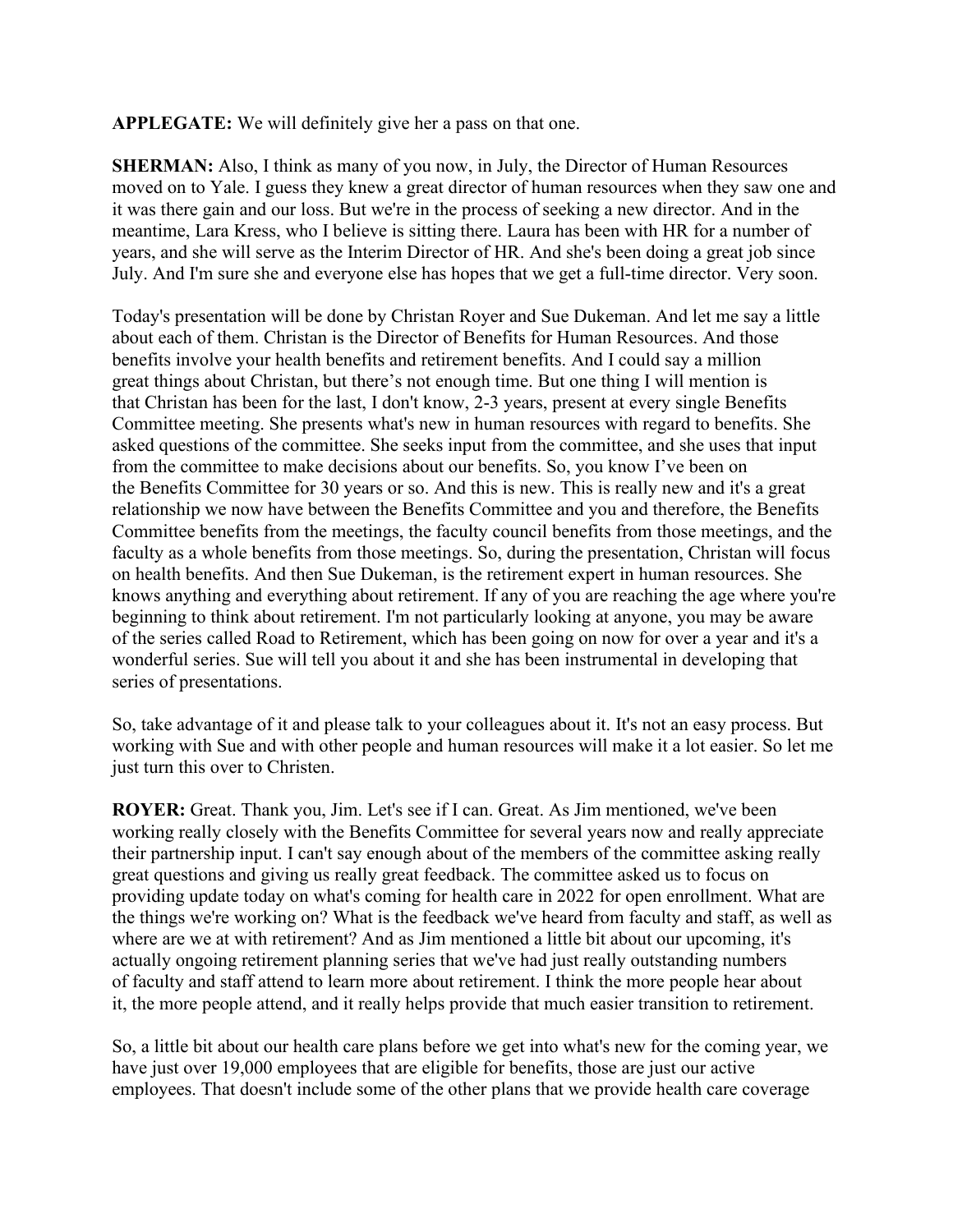for, including our graduate students that are SAAs and fellowship recipients, as well as some other professional programs for health sciences like our dental school and medical school students up in Indianapolis.

So, these are just active employees and of those, just over 17,500 are enrolled on our plan. So, a significant number of employees actually take our plan. And sometimes it's a little bit more than that. We have a lot of dually employed spouses that work at IU and sometimes, for example, my husband is a faculty member here at IU. We each take our own coverage, but we I have a colleague in our HR office. Her spouse takes the coverage, and she enrolls under him. So, it's probably actually a little bit higher than that number as well.

For the current fiscal year, our budget production for health care costs is \$283 million. So, the university is a self-funded health care plan, meaning every dollar you spend on health care, we pay. We do use Anthem and IU Health Plans to help manage our health care. In terms of paying claims, providing a provider network, providing medical criteria by-which the plan is governed. However, we basically pay them a flat fee every month to manage our health care. Any amount of health care that's used by employees, it's paid for by the university.

We're always looking at what our peers are doing. What are other universities doing? What are other large employers in the state of Indiana doing? And we're always looking at how our plans compare in terms of the benefits that are offered, what we're seeing in terms of projected trends and costs and those types of things. And for the current fiscal year, when we look across the market, when we look across other peer institutions, when we look at other large employers, Most are seeing costs increase in the range of 5-9%. The IU trend this year is below our peers, so we're at 3.5%. So that's, that's good news. We're trying to manage the plan really well while we're at the same time providing the benefits that all of our employees need.

So, when we look ahead for 2022, we don't really have any plan design, or benefit changes proposed for employees. We really understand that COVID has been difficult for everyone. We recognize that employees really value their benefits and are using them during this time period. And we don't want to make disruptive changes to that. So, we've left our plan design the same. There aren't any changes and deductibles, out-of-pocket, the HSA contribution, et cetera, those all stay the same. And then there's just a small premium increase this year of 3.5%. And I'll show you what that looks like an a second.

As usual, the university provides the HSA contribution to the HSA account as a lump sum in early January. This is really unheard of. Generally, most employers don't provide a lump sum amount. They definitely don't provide it up front at the beginning of the year. And it's typically not as large as what we provide. But we understand that our employees are using those funds and helping to offset the deductible. And we'd like to be able to provide that on that first paycheck in January, excuse me, the second paycheck in January.

So, while the benefits are staying the same, there are two key changes I want to make this group aware of. One is that everyone will get a new ID card this year. Whether you're an Anthem plan member or an IU Health Plan member, there are some federal changes regarding what has to be printed on the card that will be updated. As well as Anthem is issuing a new group number for our plan. And that means anytime you show your ID card beginning January or after, you have to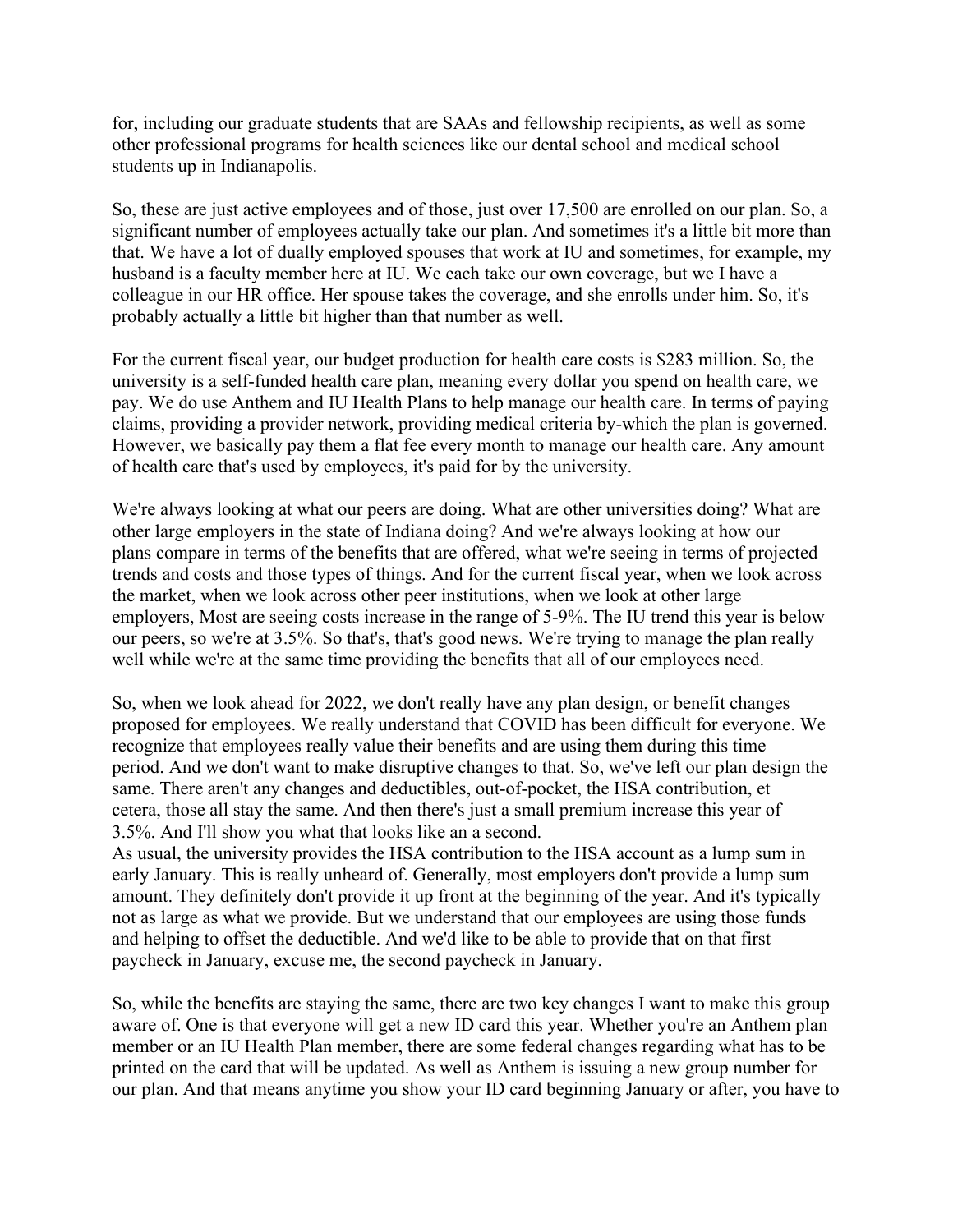make sure you provide that new ID card that's mailed to you. If not, your claim will deny because they will have billed it under the old group number and error. Our office can help fix those types of things, but we're trying to get information out to faculty and staff to let them know that.

And then of course, we've historically had our tax saver benefit plan. And the industry standard naming for that plan is actually a flexible spending account or FSA. And all we are doing is realigning the naming of that plan to come into the industry standard alignment from TSB to FSA or flexible spending account. We often have financial advisors or task consultants calling our office saying, well, what is a TSB? And we have to say, oh, it's the exact same thing as an FSA, it's just our IU acronym for it. So again, just realigning to the industry standard.

In this slide just shows, again, nothing is changing for 2022, I highlight our two high deductible plans. 94% of our employees are on a high deductible plan. So, the deductible and out-of-pocket remain the same. And again, the IU contribution to the HSA also remains the same. As I mentioned earlier, the plans, the premiums will be increasing by about 3.5% this year. And this slide shows a little bit about how much of the university, the plan the university covers versus what the employee plays and then what the average total paid annual premium is. So, for example, for employees that make below \$35,000 a year, they pay approximately 5% of their annual premium, or about \$243 a year for their coverage. The university picks up the remaining 95%. And then addition, they get the contribution to their HSA account. And depending on the coverage level you select in the salary band you're in, might vary a little. These examples are based on our employee only coverage in our Anthem high-deductible plan. And that's because that is our highest plan of enrollment and the highest coverage level of enrollment. We also offer the tobacco-free affidavit. You have to resign that every year to take advantage of it. But over 80% of our employee population signs that tobacco affidavit every year.

In terms of what does this translate to an actual dollars? Going back to that example of an employee making less than \$35,000 in the Anthem high deductible plan for the employee only coverage level, that translates to an extra \$1.52 per month. So, this slide gives you a dollar figure to what that percentage means, dependent on which plan you're enrolled in and which coverage level.

We do still offer a PPO 500 plan. Again, I mentioned 94% or more of our employees are in the high deductible plan. Certain visiting scholars such as J1 visa holders and other types of visa holders that are here at IU, they have certain federal requirements for health care coverage, and they're not allowed to be in a high deductible plan. So, we continue to offer the Anthem PPO 500 plan. Although that does generally have lower enrollment because it's, it's really geared towards those individuals.

And so, looking forward, what are we working on besides open enrollment, which is coming this year, the last two weeks of October, as I noted, everyone has to receive a new ID card this year. And because of that, we're having to hold our open enrollment a little bit earlier so that we can make sure we get those ID cards out for everyone in time. But besides open enrollment, we're really focused on supporting employees, however we can with the benefits that we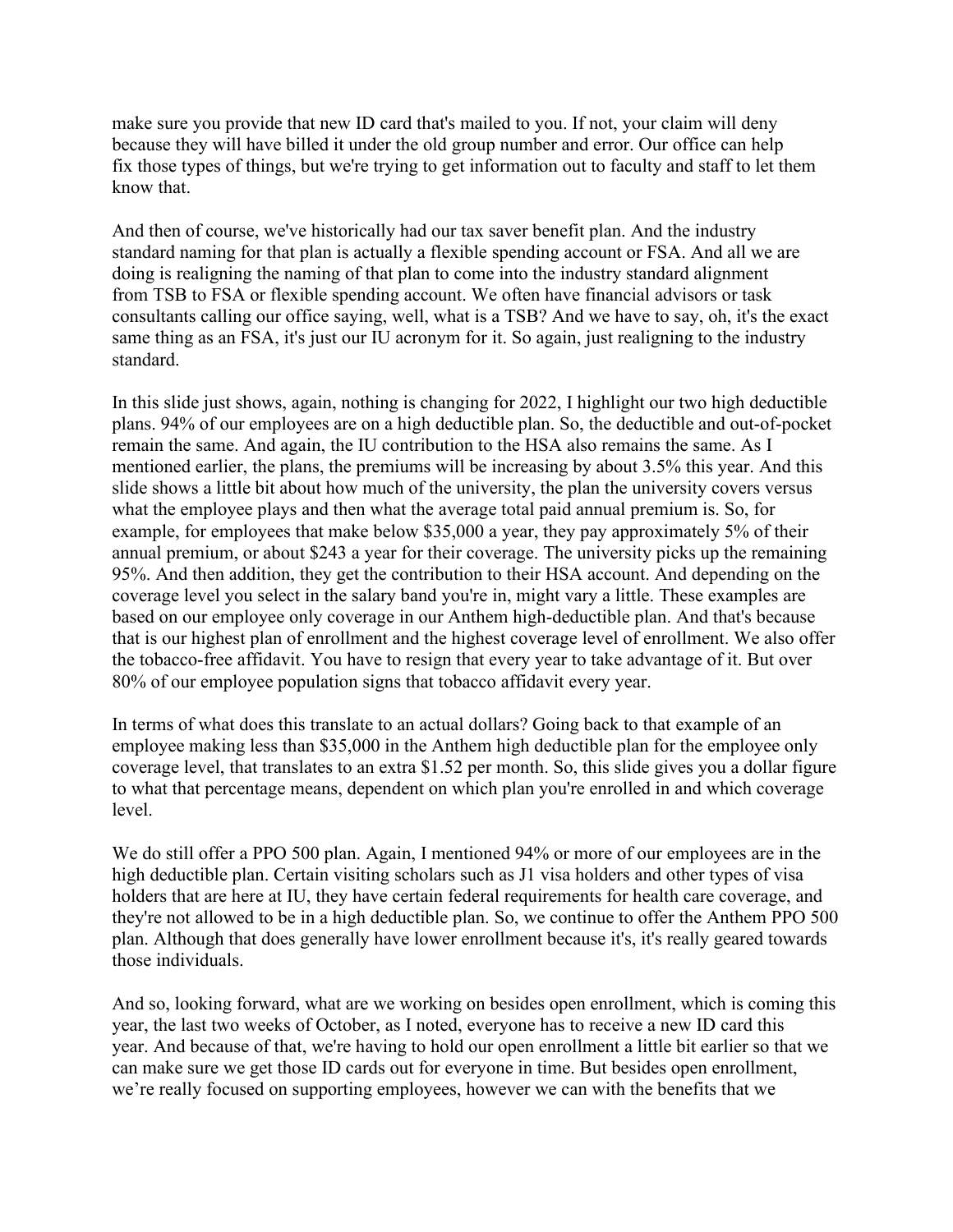have, we still are taking a lot of feedback from employees that they are coping with the strains of the pandemic. We are seeing really high usage of our employee assistance program, which is great. That means employees are seeking out help and using those benefits available to them. A lot of employers across the country are focusing on digital health resources. We're trying to provide more of those as well, just from a safety standpoint. And so, everyone can access benefits where they're at, when they need them. And really encouraging employees to do their preventive care and screenings. You know, it's a little bit more difficult to get an appointment during the time we're in with COVID. Sometimes screenings aren't always provided because they're focused on providing other types of care. But when you can get those screenings, it's very important. One of the ways that we encouraged employees to continue to get those cancer screenings was that we sent a postcard to home addresses over the summer. Actually, it was in May last year. Nearly 10 million cancer screenings were missed during the pandemic. And getting those preventive care screenings is really important for your ongoing health. So, we worked in partnership with Healthy IU, the Simon Cancer Center, and the Indiana Cancer Coalition to send some information out to employees to remind you to definitely get those screenings when you can. Additionally, Healthy IU is sponsoring several webinars that have been really highly attended on different types of cancer where they've brought in experts from the School of Medicine and from IU Health to talk about those different types of cancers screenings that are available and treatment options as well.

One of the long-term goals of Healthy IU is to create a cancer support network for IU employees who are either going through a cancer diagnosis and treatment or family members to help provide resources that would support them through that process. So that's something that we hope will be coming in the spring or near future. So, getting those screenings again, extremely important.

I mentioned early our employee support Assistance Program or our EAP, free confidential counseling from licensed clinicians 24/7, 365. They continue to expand the ways that they are reaching our employees. And I'm going to talk about a couple of different new treatment modalities in a second. But the data that we get back from the EAP, it's very high-level aggregate data. But the number one reason that employees from IU are calling them are related to anxiety, depression, and stress. And so, we're continuing to put together programs that address those issues. A lot of times when employees call the EAP, they can access the counseling sessions that are free and the resources that are free through the EAP. But sometimes they're also provided opportunities to access resources in the community. So, we work closely with our EAP, where they're resolving 98% of the cases just by using their counselors. But if not, if community resources are needed, our office is providing them information on different community resources and benefits that employees can access than they can help us get the employee to the right resource.

You probably all received an email from our office early September. And so, what we're doing in conjunction with HR, Healthy IU, and our work life programming is focusing on some of the topics that we're hearing about from employees. September was focused on managing anxiety and stress, both at home and at work. So, we have several live webinars available throughout the month. We put all of the information and the registration options in that email. We're also focusing our work life webinars on parenting. So, we've heard a lot of the challenges. We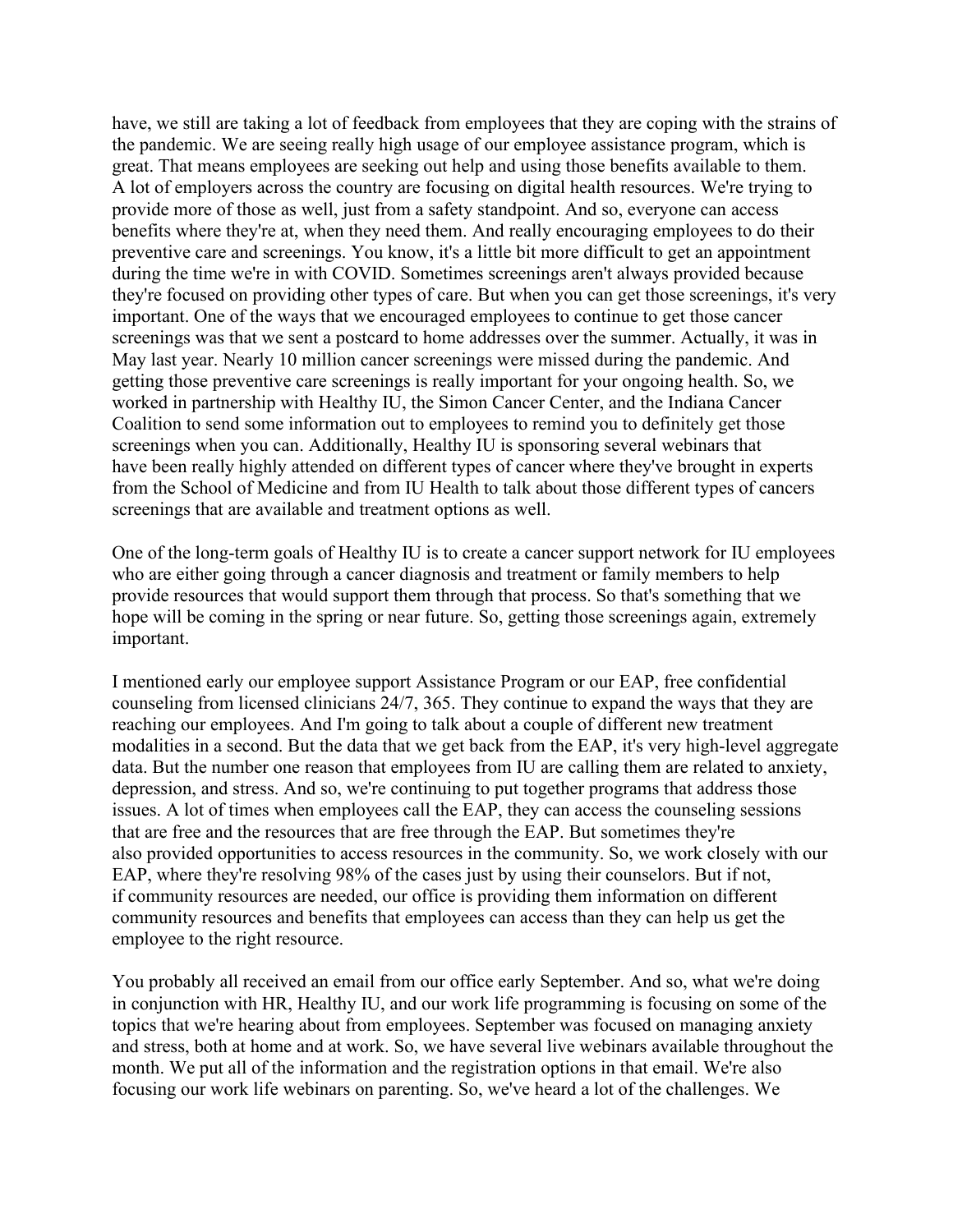continue to figure out ways that we can provide tools and resources to help parents. Some of the webinars, for example, in September were focused on teens specifically, that's a really big area where we're working with our EAP on. And then we're providing just static LinkedIn courses that employees can access anytime, wherever they're at, focused on well-being, managing anxiety. So that was the September topic that we really focused on. We sent out direct emails to employees, we're putting reminders in the *IU Today*. And we're putting those information resources out through our Healthy IU colleagues at each campus so that they can share those as well as wellness champions, which a lot of departments have identified a person in their department or their unit. They can communicate this information internally.

October, we're going to focus on dealing with trauma, grief, and loss. When you think about trauma, grief, and loss, it's not just always about losing a loved one. A lot of times it has to do with some of the things we've experienced through COVID, not being able to see a family member, not being able to get to do that annual event, you normally would do, that can trigger a lot of grief loss and trauma. So, in October, we'll be providing information to employees to address this topic. Self-care, coping with grief and then again, for the work-life webinars a lot of around parenting and how to deal with helping your children through that depression and loss process. I would note that the work-life webinar, sometimes we're inviting in some of our benefit vendors such as Care.com to provide those webinars. Sometimes we're tapping our IU faculty resources either in the School of Medicine or the School of Education. So, it's a mix of IU experts and some of our vendors that are, are providing those webinars. And again, some of those more courses that individuals can access anytime.

And then in November we're going to transition to talking a little bit more about gratitude, mindfulness, and motivation. And Healthy IU is going to do some midday mindfulness drop-ins and there is a lot of LinkedIn learning courses and online tools about just how to take where you're at and be grateful for that.

One of the things I mentioned earlier in terms of new modalities from our employee assistance vendor, they're launching a new CURE link for teens in November. So, this includes expanded programming for adolescence. They can access video counseling, texting, and coaching for teens. Dealing with mental health issues at the adolescent level was really difficult for a lot of teens during the pandemic. And because it's ongoing, they launch this new tool that's coming. And then one that we think that's going to be really exciting, that we've actually provided some feedback to them on is virtual support connect. So, during the pandemic, we had a lot of departments and units reach out to HR to ask if there was any virtual counseling available for groups, whether it be the entire department or maybe a team within a department, or a certain group of faculty within a department. And we just didn't have the resources. So, when we reached out to the vendor, they took our feedback seriously and are launching a new moderated group therapy session and it will be hosted by a licensed mental health counselor. They'll be able to cover a whole range of topics: preventing burnout, caregiver support, mindfulness, and sleep fitness. Sleep is very important to maintaining a healthy body and attitude when you talk about mental health. So, these are all coming, and we'll be providing more resources and information on that.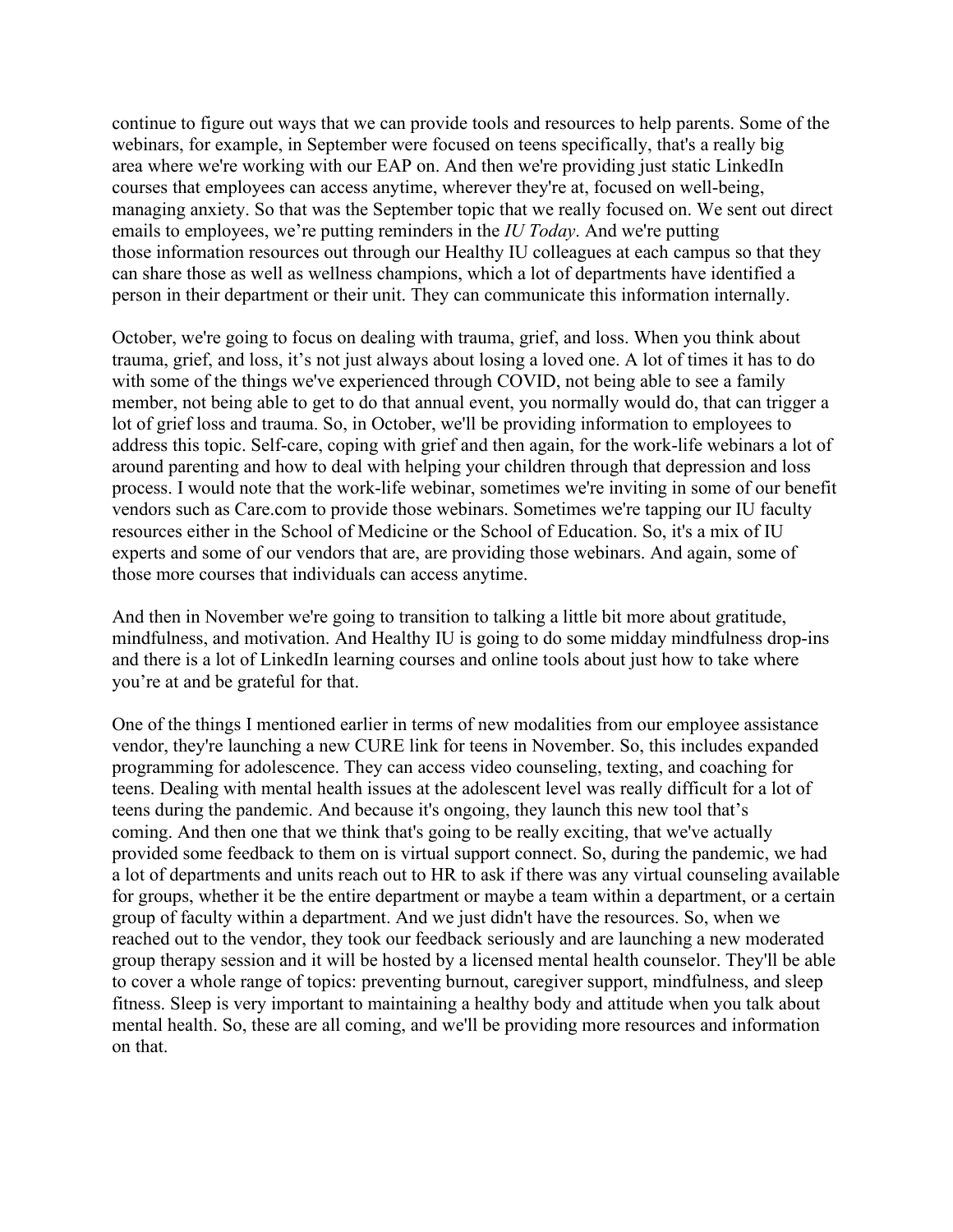We're working really closely with Healthy IU to talk about workplace health and safety. There was a page that was launched to provide employees resources on returning to campus. And we continue to update that we're working with. IU Studios, public safety, and others to add resources to that page. We continue to provide resources around parenting caregiving. There's a link from that page that provide some resources. And one of the things that we're going to be focusing on also in the coming months are more resources on suicide and crisis situations. Again, with that depression, anxiety, those mental health issues that keep coming up as feedback to our office. We want to provide resources to employees. One of the things that I think Healthy IU is really excited about also is our compassion culture. A whole series on compassion in the workplace. There's more information coming out about that, but that's launching this semester, as well as just thinking about taking care of yourself. There's a plant-based eating challenge available. And it's not about cutting anything out of your diet, but more about where can you add some healthy plant-based eating within your diet. So again, trying to address that. The issues around mental health, our Employee Assistance Program, the parenting caregiving, et cetera, where we can. So that's what's coming on the healthcare side for this semester and next semester. And I think hopefully these, these new programs coming out will be helpful.

One of the other things we wanted to mention were some retirement updates and I'm going to turn it over to Sue and in a moment. But one of the things that I'm really thankful for Jim and his expertise in is really helping with our retirement investment committee. As you all know, we went through a retirement transition a couple of years ago. Since we've completed that transition, we've heard a lot of positive feedback. We do have a Retirement Investment Committee. That committee is comprised of several faculty members from each campus. Jim serves on the committee. And then we also have several university administrators, our financial folks from treasury and the budget office, etc. But that group meets to make sure we're always providing retirement benefits that are useful to employees, managing our fun line up and Jim provides a lot of guidance and expertise in that area. And so, before I turn it over to Sue, we were always taking feedback and taking retirement topics and questions that come to that committee. So, I just wanted to make you aware of that.

**DUKEMAN:** Thank you, Christan. And just to go through some of the updates, there have been some recent enhancements to the retirement plans. IU offers two supplemental or voluntary plans to all employees, benefits eligible employees and recently the 457-B was changed where you can take in-service distributions once you reach the age of 59 and a half. We've always had that in the TDA, but recently we added the 457-B. And we did make that change during the transition in 2020 to also offer that after-tax Roth option.

So, before I came here today, I was on a webinar that Fidelity was leading and there was a lot of confusion about that one. So, if you have any questions, please reach out to us because we might be able to help us reach out to Fidelity. But we've heard that feedback. A lot of folks have asked for a lot of years if we would add the Roth option and it's in there. So, I need folks helping spread that news and make sure that people are aware that it is an option.

The other thing that was changed is if you've been here a while, you know that back-in-the-day we only had a percentage that you could contribute, so, each payroll and a lot of people said, I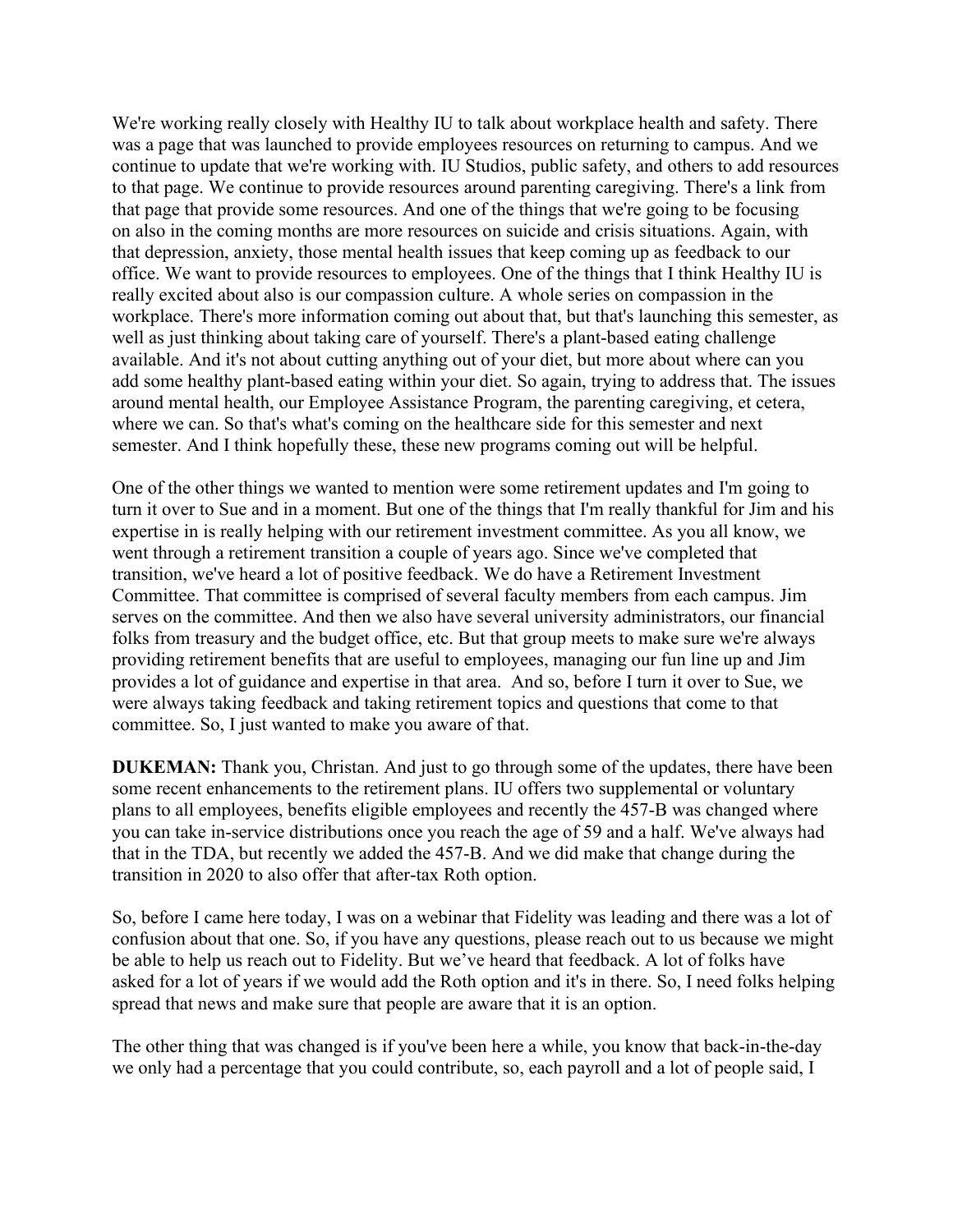just want to do a flat \$100 or \$1,000. We also changed that. So that's one of the changes that took place last year.

We also opened up that you can take other types of retirement plans and roll them into the TDA and the 457-B at Fidelity. Okay. And that's critical. So, it's only those accounts that you hold at Fidelity and the TDA 457. But I've worked other places and I have different retirement plans. I can take that now and roll that into that TDA and 457. If you have any questions about how that might impact your taxes or anything else, obviously, we would encourage you to talk to a tax advisor or our partners and the Fidelity-provided retirement counselors. So, we have a dedicated retirement planner at Fidelity. Many of you might know the name Caroline Mason. She was one of two dedicated planners with Fidelity and recently Caroline took a promotion and Fidelity is training her replacement right now. So, if you have any questions, you can certainly reach out to us in HR.

A lot of people think about, well, you know once retirement happens, what do those numbers look like? I heard this morning, on another call, that there are now more millennials in the workplace than there are those of us who are baby boomers. Okay. So, we have seen that trend at the university with retirements. You can see those numbers. And obviously our trends so far this year is to exceed the number of folks retiring compared to the last two years. Which brings us back to what was mentioned before, the Road to Retirement. That went to a virtual series. I think a lot more folks have been able to participate being virtual and just do an hour-and-a-half long sessions on a number of different topics. We are going to continue it that way into the foreseeable future. We bring in some experts on a few things like social security and Medicare. And then bring in other folks across the university to talk on those topics. So, I think our last two sessions are this week, Thursday and Friday for the fall series. And then I'll start planning and getting dates ready for the spring series. I will say that the majority of these sessions are attended by people that are getting ready to retire. And a lot of times my, for lack of better word, frustration is trying to engage employees and planning for retirement the day they start working at IU. And I don't know how many times I hear from people that will say, "oh wow, I went to that session. I learned so much. I wish I had known this ten years ago. I wish I would've known that." So, when I hear that from people, I say do me a favor, take that colleague under your wing, and have that conversation. IU offers such wonderful retirement benefits. But engaging our employees is one of the hardest things there is to do. My dream is to not only continue this road to retirement series, but it is to provide something along those lines for people of all ages so that they can better understand how to prepare for retirement. Obviously, my daughter grew up in my household and has it, but every so often she'll call me, "mom, I just got this email about my retirement plan, what should I do?" And I always have to take a few minutes. She got it though. Her first internship. She was able to participate in the 401K. And she did she's like, what should I do this? I'm like, yes, there's a match. Absolutely. She's like, but I'm not going to get to keep the match. So, what you put in money and for your future. Okay. So, anything you can do to help me reach our other younger colleagues, please.

Okay. You know how it is you get this email and people are like, why am I getting this? I don't plan to retire for another 15 years. There is no retirement age. It is a mindset. But there are some critical key dates that people need to be aware of whether or not they're going to retire at whatever age beginning at 65. People need to understand the pieces of Medicare, whether or not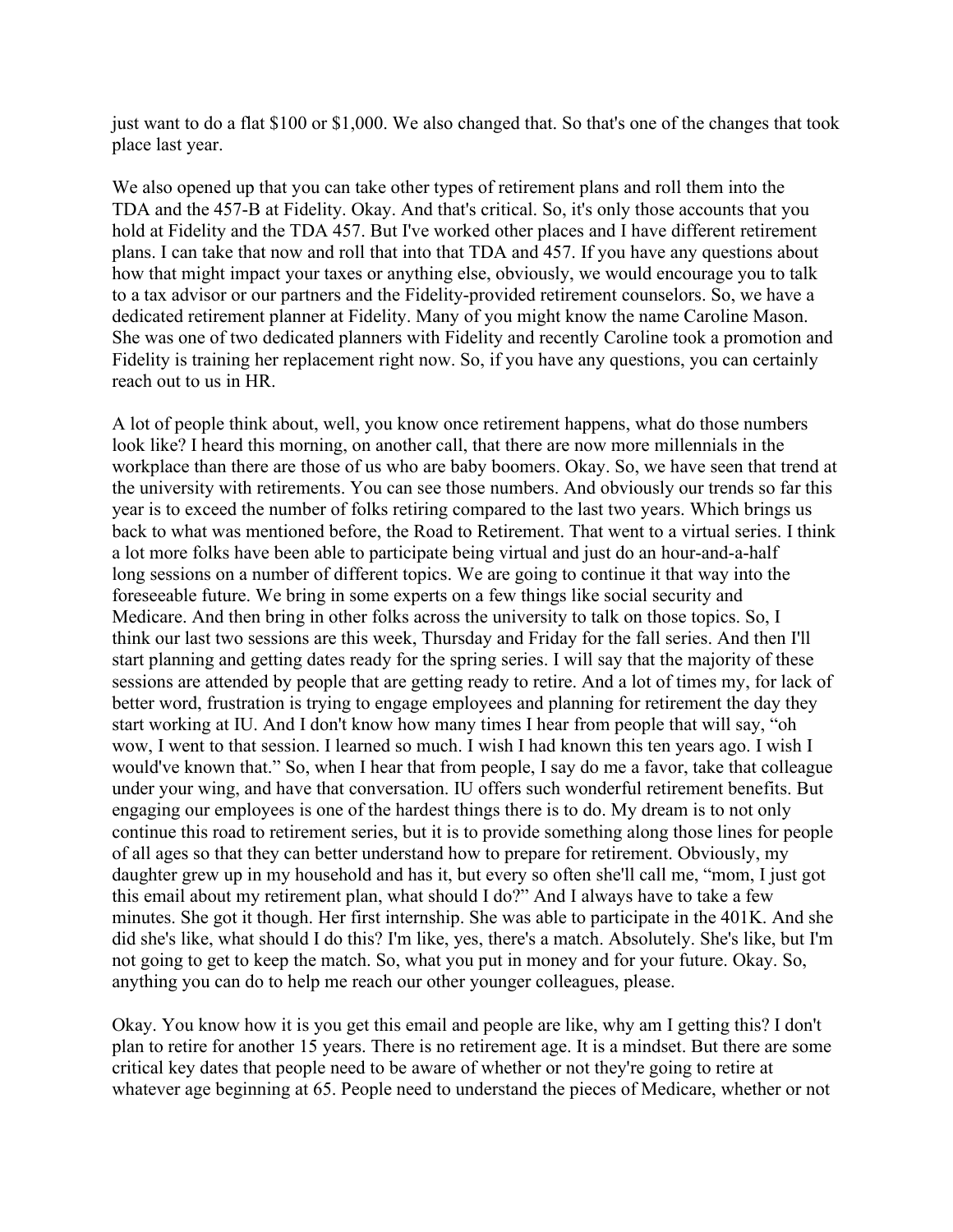you enroll in them. So, we are encouraging anyone that's going to be turning 65 to attend these sessions, specifically, the Medicare session, the social security session, and the HAS session. Because there are some key dates and things you need to be aware of even if you decide to work at IU until you're 82. Okay. There're still some key things you need to be aware of.

Jim also led a session on the psychology of retirement. And we got an incredible amount of positive feedback. Because a lot of times when we send those e-mails inviting people to these sessions, they're like, I am not ready. Are they trying to push me out? Are they trying to suggest that I retire? No. We're just trying to provide you information that you may need to know. Again, retirement is a mindset, and everybody has different goals on that. And they're going to be ready at different times. And Jim's session really kind of talked people through some of the things you need to think about to prepare yourself.

So again, there's several different sessions and we also partner with Fidelity to provide some more of the financial side of those things. Yes, this Friday is the phased retirement for faculty session. It is at 12 o'clock noon. We are going to have a guest join us that has been through the phased retirement plan. So, are there any questions from anyone regarding the benefits?

# **AGENDA ITEM EIGHT: QUESTION/COMMENTS ON THE UPDATE FROM IU HUMAN RESOURCES**

# **APPLEGATE:** Ouestion over here, Nandini?

**GUPTA:** Thanks. Question for Christan. And then I had a quick follow up with Sue. Thanks for that presentation about these workplace wellness programs. I know you've spent a lot of time on them and so on, but do you have any evidence that they work. I mean, what is this sort of evidence-based policy that you have in place? Because the few studies I've seen, apparently, they're just not very effective. To name a couple of studies, there's one that came out in the quarterly *Journal of Economics*, maybe a couple of years ago. And it might not have been the specific type of wellness programs IU has but it mainly showed that there was selection in terms of the people who chose to join those programs. But they didn't really have an effect on medical outcomes or health outcomes subsequently. And of course, you know, these studies have their limitations. I'm not saying that they should be taken as the last word.

There was also a study in the *Journal of American Medical Association* that's just big randomized controlled trial study that showed that these workplace wellness programs again, did not really do anything. So, I was just curious whether this is just something that you personally have seen or help, your department has seen evidence that these things work or if there's more of a let's doesn't do any harm kind of argument to these.

Another question for Sue is that what percentage of faculty do not enroll in retirement programs? Like either faculty out there who are not enrolled in any retirement program? Thank you.

**ROYER:** Sure. Thank you for your question. That's actually a really great question and I think probably the distinguishing factor is that a lot of employers that offer full-scale workplace wellness programs are offering incentives or points or tying it to something else. Our programs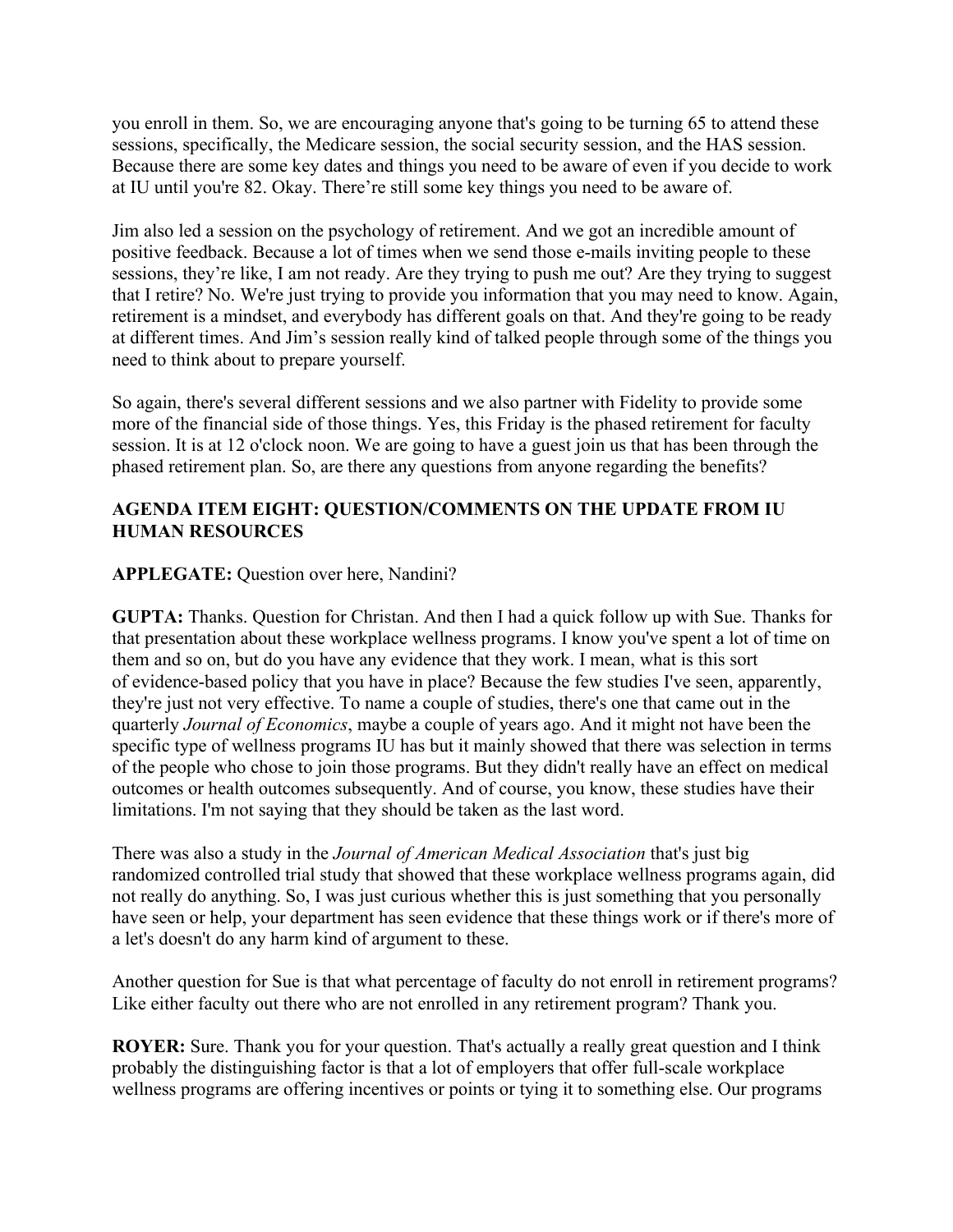are more round. Feedback we're hearing from employees and ways to engage them to help make their overall work-life balance and better. They're all 100% voluntary. If you want to participate, you can. We offer challenges. And we're taking a lot of feedback and post-survey data from employees that have participated in those different types of programs to see how we can enhance it for the future. But unlike, I think what you're talking about in some of the different studies you mentioned, is that ours isn't a full-scale workplace wellness program. It really is just programming that we feel will enhance the overall work-life balance of employees and provide support and resources along the way.

We've not ever really discussed a full-scale workplace wellness program just because the feedback from what we've been providing through Healthy IU and some of our other vendors has been very positive. Also, those workplace wellness programs to implement them, track, do some of the measurement you mentioned is very expensive and would take quite a lot of budget.

So, I don't know if that helps answer your question, but that's just maybe the differential that our programs are just more voluntary enhancements for work-life balance and trying to provide tools, service, and resources that would be helpful to employees. And Sue. I don't know if you want to answer that question. I don't have data off the top of my head.

**DUKEMAN:** Yeah, I don't have the data. But, you know, faculty are enrolled in the IU retirement plan, where IU is making a contribution. I would have to look at the data to see how many faculty are then supplementing IU's by enrolling in one or both of the supplemental retirement plans. But we do come across folks that are putting in the IRS maximum in one of those supplemental plans and didn't understand that they can do the other one. There's two and you can do them both. I don't have the data. I mean, financial experts say if you put in somewhere around 12-15% of your salary throughout your working years. You will live the same type of lifestyle in retirement. IU does a very good chunk of that for folks. So sometimes I think there's a little bit of apathy of folks taking some initiative to save themselves.

And I'll add one thing, Sue, and that is an addition to the 10% that IU gives. Several years ago. I've been at IU for 16 years. I'd have to go back through my notes. I think it was around 2013 or 2014. We put in an automatic contribution in the system to our TDA of 5%. So, any new hire, whether it be a staff or faculty employee, you get the IU 10% contribution automatically and then we automatically put you in the 5% for the TDA. The TDA is voluntary. You can change that at any time you can increase or decrease it, set it to 0. But to Sue's point of typically 12-15% savings recommendation that was put into place several years ago. Now obviously, faculty who've been here for a longer weren't part of that process, but you can change your voluntary retirement at any point in time. We also expanded their retirement programs so that really anyone who's working at IU can save for retirement, whether that be a graduate student, who's an SAA or maybe even a student undergrad, hourly employee. If you're receiving a paycheck from IU, there is at least one plan that you can defer some contributions to your retirement account in as well. So, Sue did a presentation for the Graduate Student Organization in the spring about saving for retirement. She did an awesome job rolling out the Road to Retirement series and a short amount of time and to, you know, to her point in her dream of us reaching more younger employees. We started with the Graduate Student Organization, and we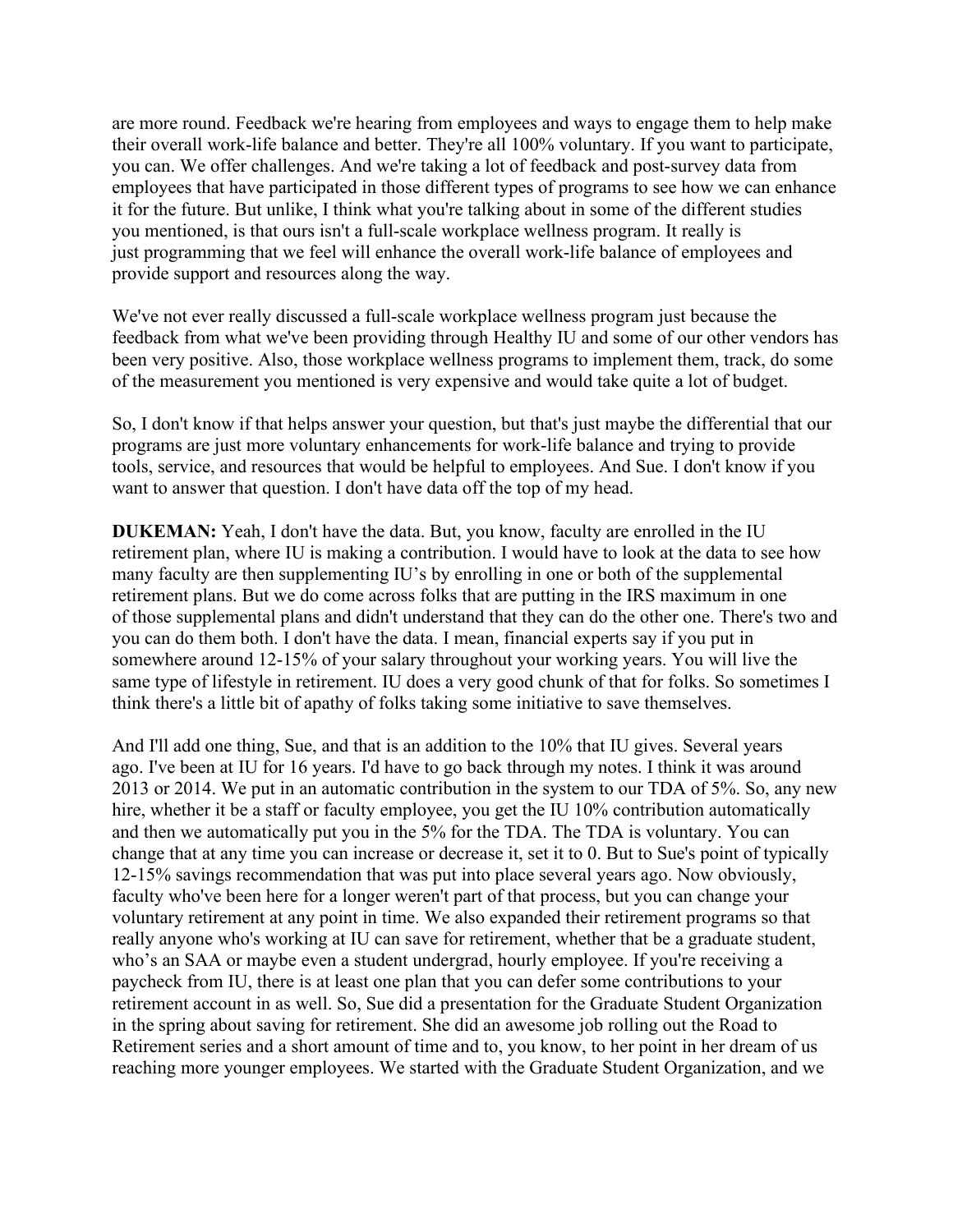would like to expand to reaching more new faculty and others as well. And sorry Jim, I think you were gonna say something.

**SHERMAN:** Just an answer to your question about a 100% of faculty enrolled in a voluntary retirement account. I'm sure the answer is probably not. I'm sure that probably not. Anyway, the one thing I always focus on when I'm talking to a group is that there ought to be a 100% of faculty who are enrolled in the HSA program. And I would say you ought to be enrolled to the maximum of what HSA contributions allow because it is the best retirement plan you will ever, ever have, no tax going in, no tax on earnings, no tax on coming out. If you do the maximum for 20 years, you will have a lot of money on your HSA account. And you can use it when you retire to pay your Medicare, to pay your supplement. There's nothing like it. So please take advantage and spread the word.

**ROYER:** Yeah, we do have quite a lot of faculty members that not only participate in both the supplemental retirement plans, but also max out their HSA as a whole financial strategy. And we talk about some of those things in the Road to Retirement and some of our other series as well.

# **APPLEGATE:** David?

**DALEKE:** Thank you, Sue and Kristen, and especially thank you Jim, for your past services as president to the BFC, but also your longstanding service and the Benefits Committee. I have to say that as I get closer to retirement, I appreciate it even more. I have a couple of questions.

Thanks for mentioning the voluntary contribution that student academic appointees can make. Um, I think that's important, and I don't think it's well-known. And also, thanks for helping spread that information to the Graduate Student Government. Along those lines, I don't know if everyone is fully aware that graduate student, academic appointees, and fellows are also eligible for the support link EAP program. It's something that we discovered that there was a pretty, pretty big gap and knowledge about that during the pandemic and we did our best to spread the word on that. So, I think that that's really important.

But I have two questions for you. One is, are there going to be any changes to, excuse me, the health insurance plan for SAAs and fellows coming up with any future changes and upcoming changes? And especially in regards to continuous coverage that students have from year to year for students who are appointees that have contracts and for semester to semester? And also, whether or not there's going to be any changes having to do with a student that changes their type of appointment from say, fellow to SAA or back again? And then I have on follow up.

**ROYER:** Great. No problem. No, there are no changes this year for the health insurance coverage at all. The coverage remains very similar to employees, we didn't make any changes. We also didn't make any changes for the fellowship and the SAA. And then as they go back and forth, oftentimes from one academic year to the next, or sometimes from one semester to the next, they might switch their classification, if you will, and the coverage will be continuous.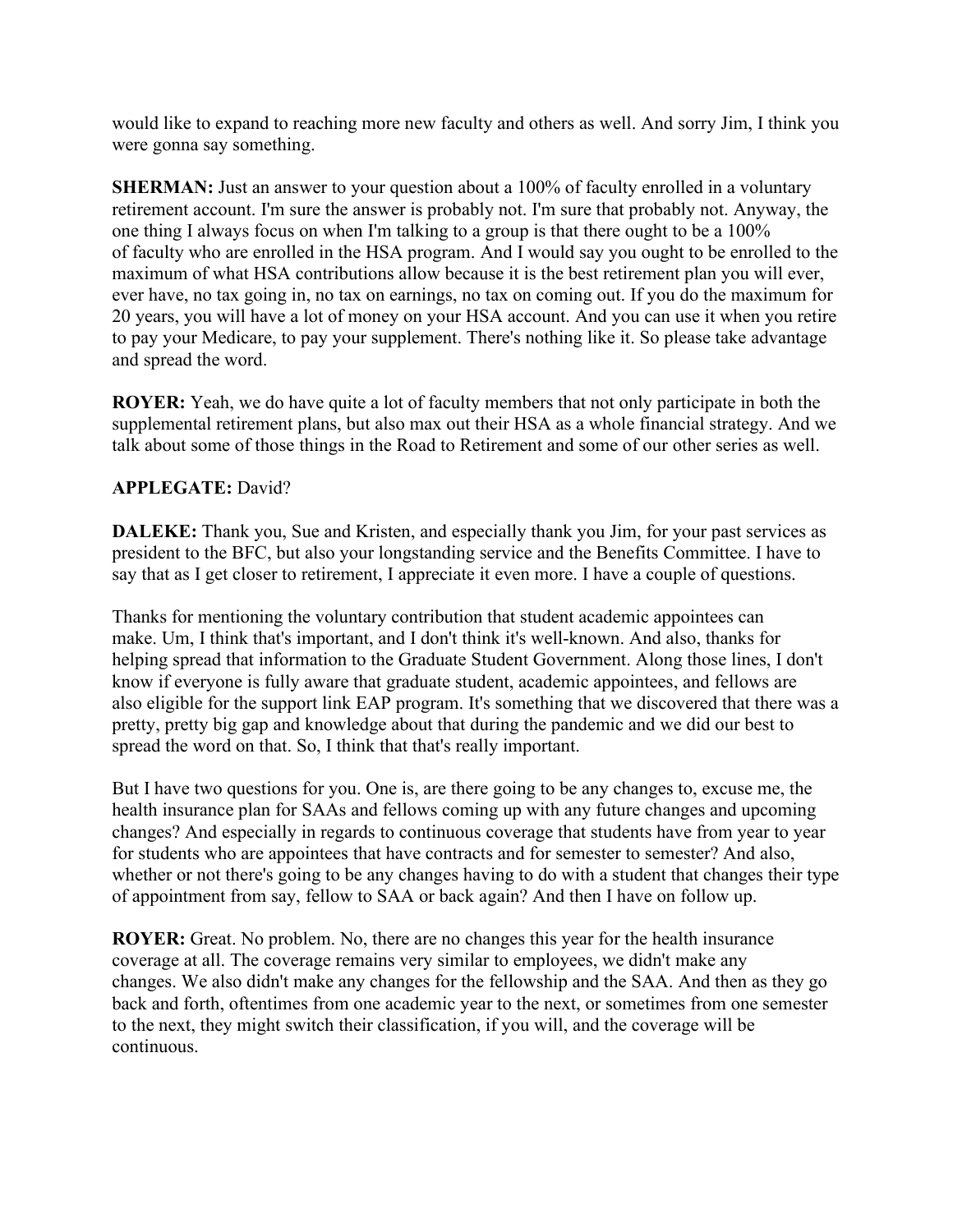**DALEKE:** I have one last question, and I'm not sure if it should go to you, but we have a plan for student academic appointees and fellows. And we send students who are not on those plans to the marketplace for insurance, but many other institutions and our peers have a Student Health Insurance Plan. Is there any discussion about reinstituted, planning, one like that we used to have so that students who don't have that type of funding coverage can actually voluntarily enroll in health insurance?

**ROYER:** Yeah, that's a great question and it's one we get often. And there are a couple of different things that I can speak to, to answer that question. Some institutions have a mandate that all students at that institution are required to have health insurance. IU does not. And that decision is, is dependent and varies based on institution to institution. For example, University of Illinois, another Big Ten university. They do have a mandate. They're Health Center manages all of the health insurance and the enrollment for all students. IU doesn't have that. So probably, you recall years ago we used to offer a plan called the voluntary plan, and that was offered through the same vendor where we offered our SAA and fellowship coverage through, and students could take advantage of that plan. I don't know. We haven't talked about offering it. A part of the reason we don't offer it anymore, it was discontinued around 2015 when the ACA, the Affordable Care Act, came into play. And what happened was we saw from year to year-to-year declining enrollment. So, we ended up with only about 800 students in the plan because, so few needed it. And the reason was the affordable health care expanded coverage under employer plans for dependent children to age 26. So, most students were staying on their parent plan, or they were going to the marketplace and the marketplace coverage was much less expensive than the voluntary plan IU was offering. The premiums are based on the usage, and we only had 800 students who really needed health care coverage. And they were really using the health care coverage. And it was driving up the premium. So, we had to decreasing enrollment, increasing premium. And it was cheaper for students to go to the marketplace. And for that reason, the plan was discontinued.

We've looked at other options. A lot of schools will offer a voluntary option, but they run into the same situation. It's something we can look at again but based on the analysis we've done over the years; it's still been cheaper and easier for them to go to the marketplace in terms of coverage in the marketplace has started to expand to be to have more open enrollment opportunities. So, I don't know if that answers your question, but that's a little bit of the history, the why, and the kind of analysis about where we are today.

**DALEKE:** Thank you. **APPLEGATE:** Other questions? Yeah Steve.

**SANDERS:** I think this would be for Christan or perhaps for Laura. It's well documented that people who are not vaccinated for COVID are accounting for billions of dollars and preventable health care costs. We have the tobacco-free affidavit that recognizes that people who use tobacco cost the university, which is self-insured more in health care costs. Has the same approach been discussed for those who are not vaccinated for COVID? And if a decision has been made not to do that, what's the basis for doing it? If it makes sense for smokers, it seems to make at least as much sense for the unvaccinated for COVID?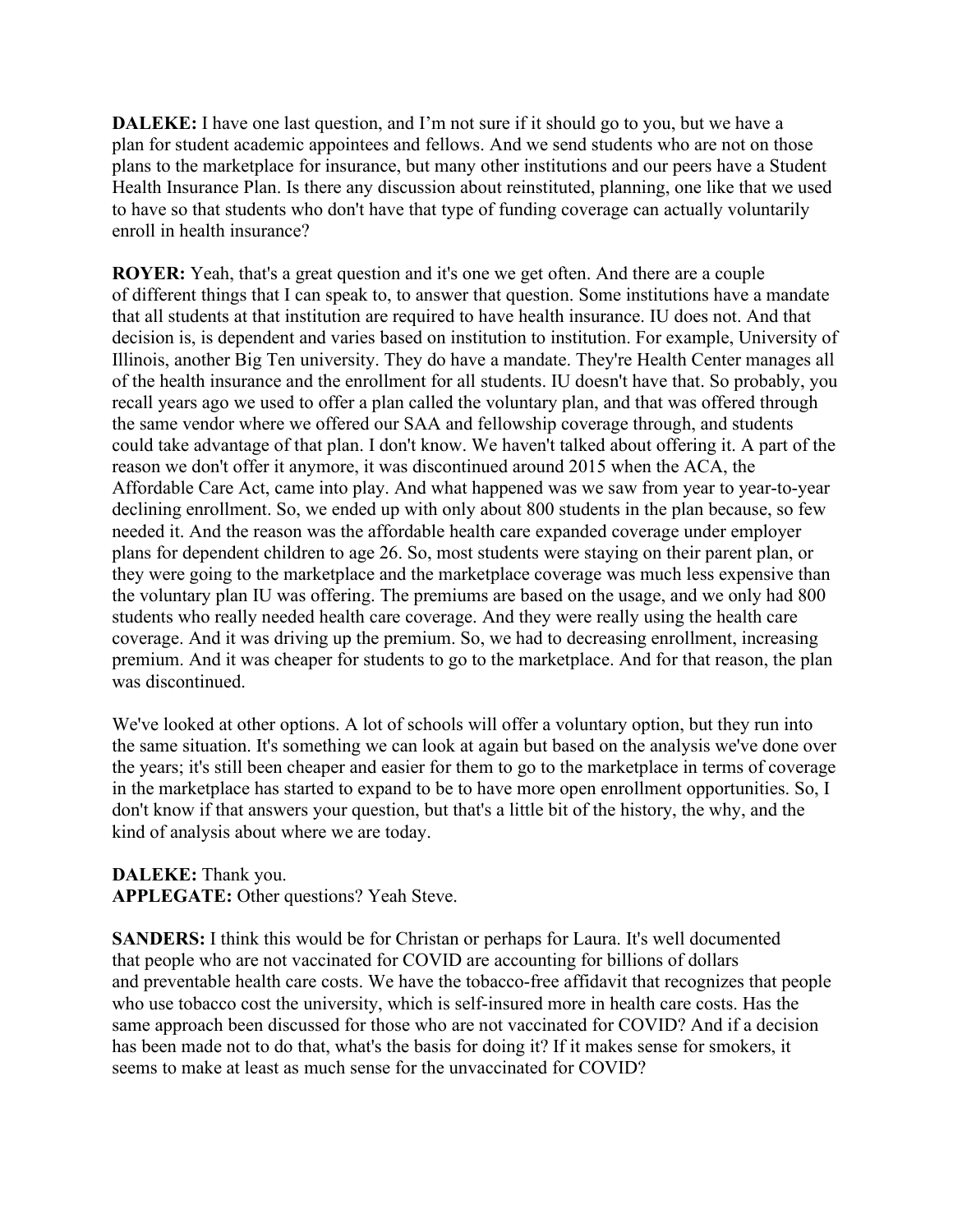**ROYER:** Yeah, absolutely. I can try to answer that. And Laura, feel free. I think there's a mic back there if you'd like to jump in. So, a couple of things. What we see across the industry, what different employers are doing is they're doing a surcharge, sort of like the tobacco affidavit. And then we've heard not other higher education institutions, but some employers that maybe offer a health plan, they may not cover the claims for someone who was unvaccinated.

We have not gone down either path at IU right now. And largely it's driven by the fact that our expenses related to COVID are not extremely high. 92% of our employees are vaccinated. It's an extremely high rate. I have people calling me from other institutions and other employers often weekly saying, "How did we do that?" Obviously, I can't take credit for it. But, you know, our financial challenges related to COVID are not very expensive. And if I go back to the slide that I had up earlier in the presentation, you can kind of see that in our health care trend, we're below the national average, which was 5-9% we're more at 3.5%. And that's because I think are very high vaccination rates have kept our costs down. So that's why we haven't gone that direction. So hopefully that answers your question. Yep.

**APPLEGATE:** Laura, please, if you'd like.

**KRESS:** I think Christan summed it up very well. And I don't really have a lot to add to that one. I mean, I think our vaccination rates really do reflect on the costs. And so, at this point, we have not had any serious conversations about taking action like that.

**APPLEGATE:** All right. Thank you. Other questions? Dan.

**SACKS:** Just a follow up on the HSA question. So can you clarify if I leave IU, what happens to my balances? My understanding is that they become subject to very high management fees. I don't know if that's true in Nyhart, but in general, what how does that play out? So, a couple of things.

**ROYER:** That's a great question. When you leave the university, the HSA account is like a bank account, so it's in your name. The deposits that have been made into the account contributions from IU plus year deposits. We cannot take that back. It's yours to keep and to take with you. When you leave the university, that account becomes yours. It's no longer cover the account fees are no longer covered by the university. Currently as of today, there's a \$2.75 monthly account fee that the university covers. So, when you leave the university, you do assume that \$2.75 per month account fee. Nyhart does have some options where if your balance is \$1,000 or greater, you can move that into certain investment funds. The university doesn't have any oversight of those investment funds. So, I can't quote the fees off the top of my head. But I can tell you the vast majority of funds that you could invest in for your HSA are Vanguard funds, the lineup is fairly similar to our IU retirement plan lineup. So, I don't know if that answers your question, but hopefully that helps.

**SACKS:** So just to clarify, there's a dollar fee but not like a percent of assets under management.

**ROYER:** Nope.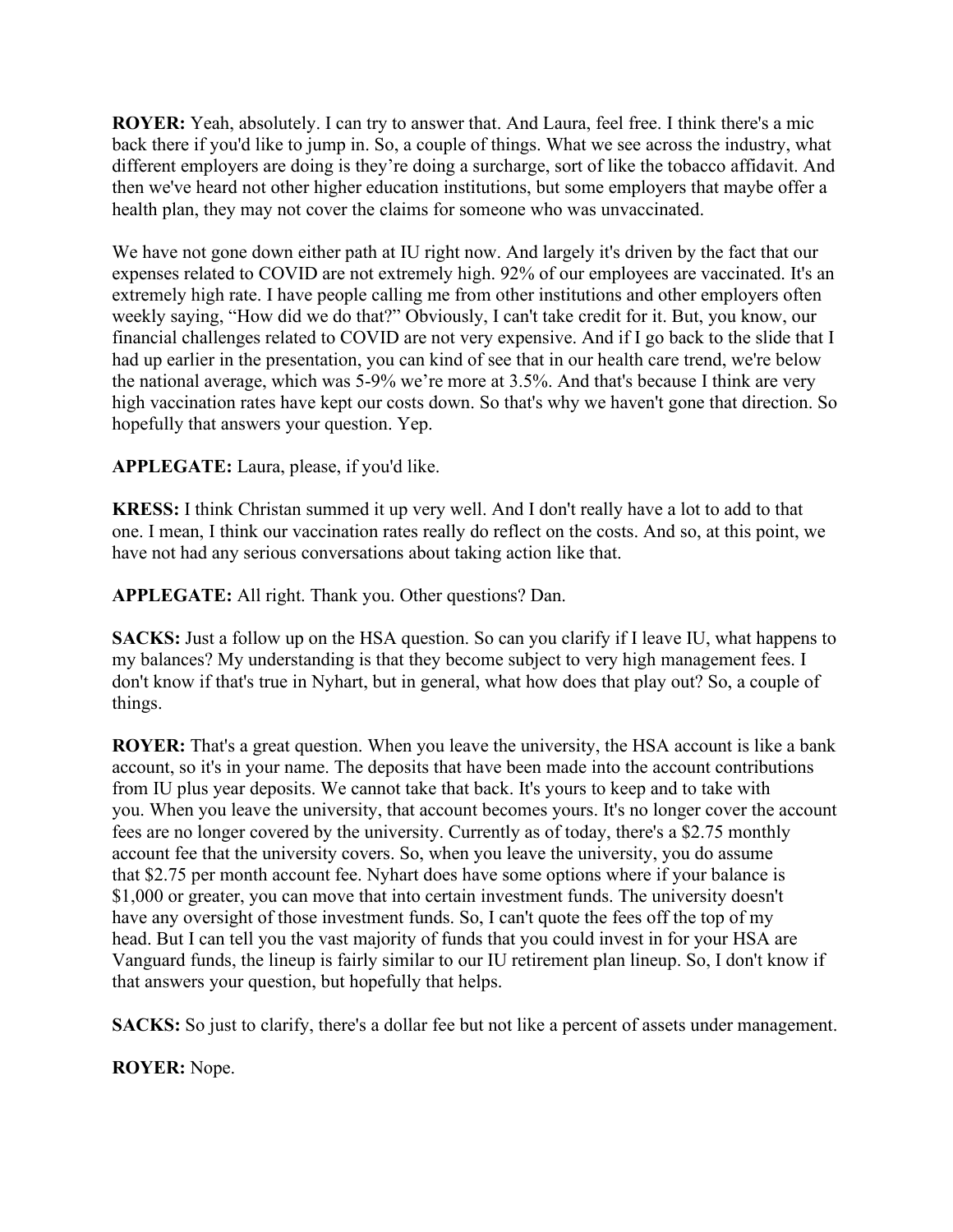**SACKS:** Okay thank you.

**ROYER: S**orry. Go ahead, Jim.

**SHERMAN:** Yeah, that's right. I would also add that once you leave IU, the HSA is yours. You can transfer to any other institution that has an HSA plan. For example, Fidelity has such a plan and they do not charge \$2.75 a month. Probably the local banks, some of them also would take HSA accounts and not charge you a monthly fee. So, I would suggest if you're retiring or leaving IU, that you just look to put it somewhere else.

**ROYER:** Thanks, Jen. That's a great follow-up.

**APPLEGATE:** Colin, and then let's make that the last question.

**JOHNSON:** So thank you very much for that presentation. I guess the question I have is, it's fairly straightforward one. I know you're thinking about policy at the university level. I assume you also pay attention to sort of the availability, for example, of service providers in different parts of the state. I was having a conversation with a junior colleague of mine recently, who was newly arrived to Indiana. And we very quickly identified the fact that in Bloomington specifically there are three things you cannot get: one of them is a place that a doggie day care place, the others a hair appointment, and the other is a primary care physician. I actually had to switch primary care physicians. I was told that I could make an appointment in six months to see them for screening. So, to what extent does the human resources monitor the kind of state of service providers for us to make use of IU's, I agree, very excellent benefits?

**ROYER:** Yeah, that's a great question. And I feel your frustration. Not only do I hear that from employees, but just for my own family. So unfortunately, in the Monroe County area, actually sort of Morgan County south IU Health has quite a lot of providers, but not enough to provide the overall primary care that's really needed in our communities. In Indianapolis north, it's a very different situation. You can get a primary care appointment in a matter of sometimes a couple of days or a couple of weeks. We are routinely talking with and working with IU Health. They are aware of the situation. They are working on other options within our community. They've expanded some of their walk-in clinic hours to try and cover things like maintenance medications, where maybe you need to have those renewed but you can't get into that primary care appointment, they'll do that for you at some of the walk-in clinics now. But we're routinely talking with them. And it's not just primary care. We see the same thing with other specialties, we're very concerned about our diabetic patients in Monroe County. There's one endocrinologist in town and a lot of our employees are going to Greenwood or Indianapolis, so we're aware of it. We make them aware of it. Were routinely meeting with them to make sure they understand that we have these concerns and we're hopeful that they will continue to hire new providers. I think they have added some new ones in town. One thing we are a little bit concerned about going back to our talking points about screenings earlier. They are also not only is it difficult to get into primary care, some of the screenings that you would normally do have been difficult to schedule or they've called to say they're canceling it because they don't have enough staff, or they've transition staff to cover COVID patients. So, it's something we continue to talk to them about. And we're hopeful that they will continue to add services, but